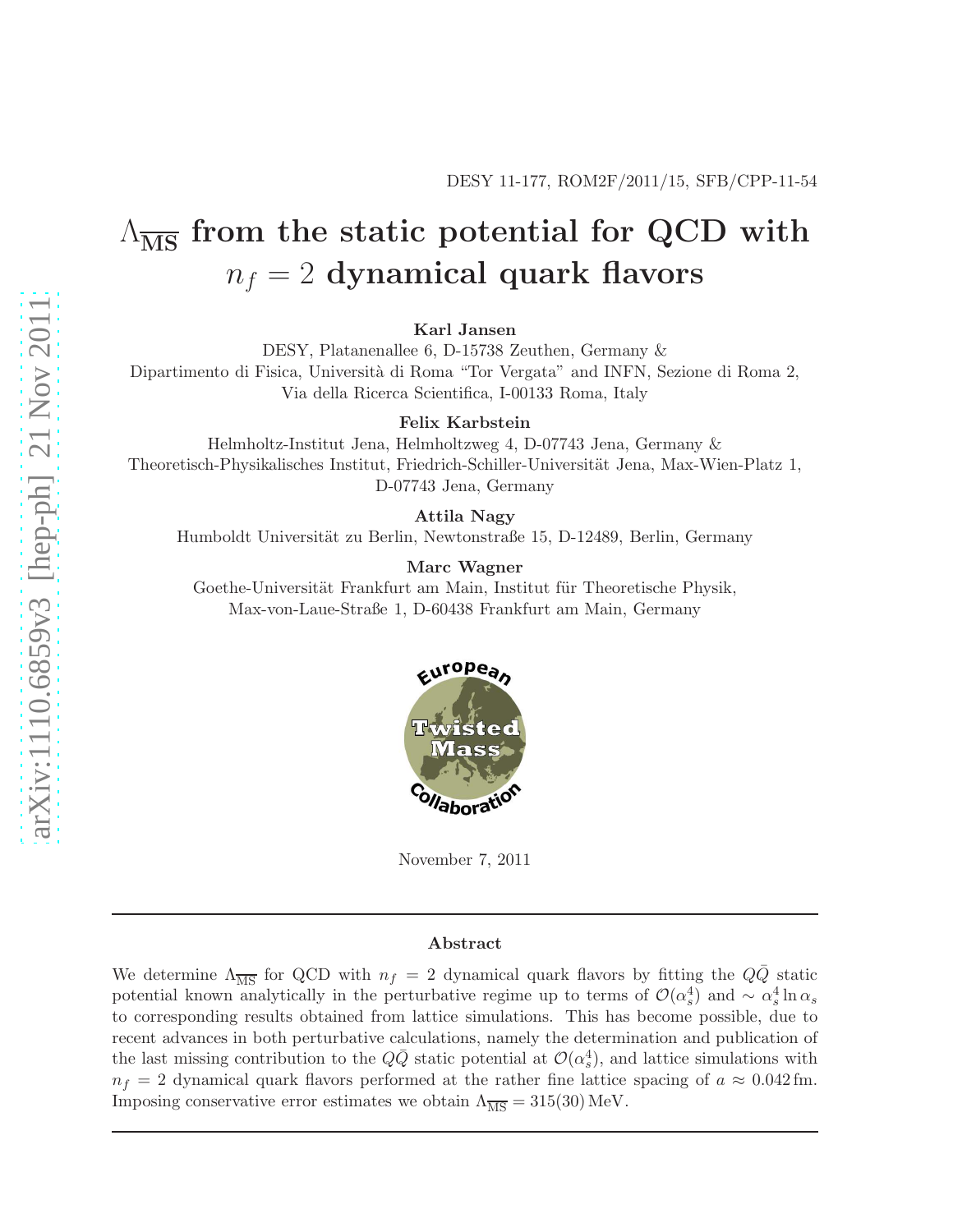## 1 Introduction

The last 15 years have seen substantial progress in the determination of the  $Q\bar{Q}$  (quark-antiquark) static potential<sup>[1](#page-1-0)</sup> in the perturbative regime. Whereas it had been known up to  $\mathcal{O}(\alpha_s^2)$  for quite a long time [\[1,](#page-24-0) [2\]](#page-24-1), its next order contribution ~  $\alpha_s^3$  was determined only about 15 years ago, in the end of the 1990s [\[3,](#page-24-2) [4,](#page-24-3) [5\]](#page-24-4). It took another decade until all contributions at  $\mathcal{O}(\alpha_s^4)$  were available in the  $\overline{\text{MS}}$ -scheme [\[6,](#page-24-5) [7,](#page-24-6) [8,](#page-24-7) [9,](#page-24-8) [10\]](#page-24-9). A strict power-series expansion in  $\alpha_s$ , however, is not the whole story. Notably, already in the early days of quantum chromodynamics (QCD), it had been recognized [\[11\]](#page-25-0) that the static potential does not have a strict power-series expansion in  $\alpha_s$ . Beyond  $\mathcal{O}(\alpha_s^3)$ , also logarithmic contributions in  $\alpha_s$  are induced. The leading one ∼  $\alpha_s^4 \ln \alpha_s$  has been determined explicitly, and in a systematic way by [\[12\]](#page-25-1). In summary, the static potential is now completely known up to  $\mathcal{O}(\alpha_s^4)$  and ~  $\alpha_s^4 \ln \alpha_s$ . On the other hand, the  $QQ$  static potential is easily accessible in lattice QCD simulations (cf. e.g. [\[13,](#page-25-2) [14\]](#page-25-3)), and has received continuous attention since the early days of lattice QCD. Having focused on the study of pure Yang-Mills theory without dynamical quark flavors, i.e.  $n_f = 0$ , in the beginning, it has meanwhile become common to also account for light-flavor degrees of freedom. Moreover, the increase in available computing power has opened up the possibility to simulate on larger and larger lattices, thereby allowing for smaller and smaller lattice spacings.

Whereas the aforementioned perturbative calculations are conventionally performed in momentum space, lattice QCD naturally provides the static potential in position space. Due to the fact that QCD is asymptotically free, perturbation theory<sup>[2](#page-1-1)</sup> is viable at large momentum-transfers. After Fourier transform to position space, this allows for trustworthy insights at small  $QQ$  separations. In contrast, lattice simulations at a given lattice spacing cannot resolve arbitrarily small separations. The refinements on the lattice as well as the perturbative side have significantly reduced, and recently even bridged, the gap between the ranges of applicability of both approaches. This allows for a quantitative comparison of perturbative calculations with lattice simulations at  $Q\bar{Q}$  separations, where both approaches are expected to be applicable. While first exploratory attempts date back to the early 1990s [\[15\]](#page-25-4), recently a determination [\[16\]](#page-25-5) of  $r_0\Lambda_{\overline{\rm MS}}$  $n_f = 0$  has been performed, resorting to the effective field theory of potential non-relativistic QCD (pNRQCD) [\[17,](#page-25-6) [18\]](#page-25-7) and the lattice results of [\[13\]](#page-25-2). In this paper we focus on QCD with  $n_f = 2$  dynamical quark flavors and aim at the determination of  $\Lambda_{\overline{MS}}$  from the static potential. In contrast to the aforementioned study at  $n_f = 0$ , we do not explicitly resort to pNRQCD, but directly confront the perturbatively determined  $Q\bar{Q}$  static potential up to terms of  $\mathcal{O}(\alpha_s^4)$  and  $\sim \alpha_s^4 \ln \alpha_s$  with lattice results.

Our paper is organized as follows. Whereas section [2](#page-2-0) outlines the determination of the  $QQ$ static potential by means of lattice QCD, section [3](#page-6-0) focuses on its evaluation within perturbation theory. In section [4](#page-12-0) we describe, how  $\Lambda_{\overline{\text{MS}}}$  and the associated systematic and statistical errors are determined by fitting various orders of the perturbative expansion to lattice results of the  $Q\bar{Q}$ static potential. We briefly compare our result for  $\Lambda_{\overline{MS}}$  at  $n_f = 2$  to previous determinations, and end with conclusions in section [5.](#page-21-0)

<span id="page-1-0"></span><sup>&</sup>lt;sup>1</sup>In agreement with the prevalent notation, particularly in the field of lattice QCD, we use the terms static potential and static energy synonymously. Note, however, that sometimes a distinction is made and these terms refer to different quantities.

<span id="page-1-1"></span><sup>&</sup>lt;sup>2</sup>We use the term *perturbation theory* in the sense, that the coupling  $\alpha_s$  is small and can be dealt with perturbatively.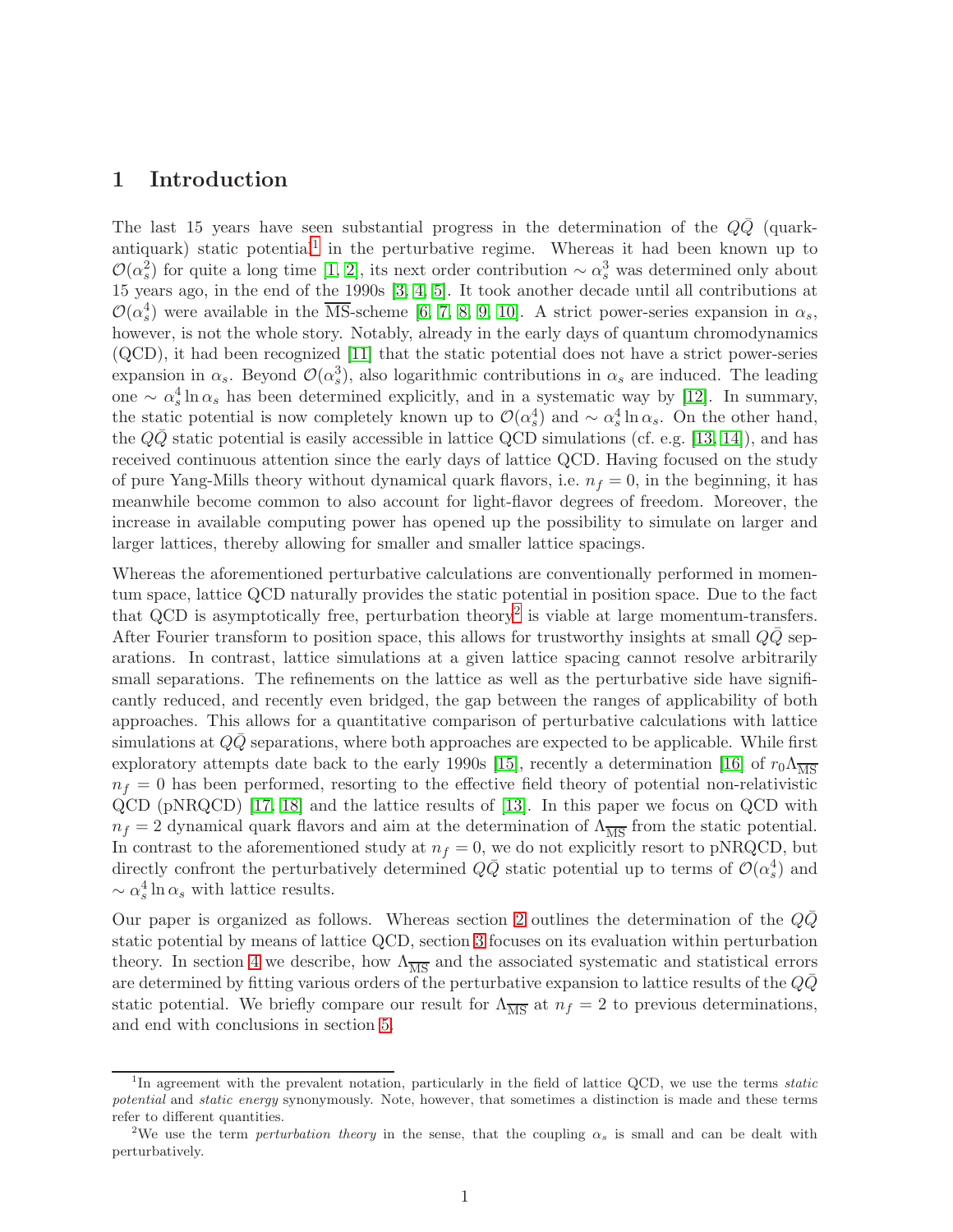## <span id="page-2-0"></span>2 The static potential from lattice QCD

Although we compute the static potential for QCD with  $n_f = 2$  dynamical quark flavors, employing standard methods from lattice gauge theory, we will give a description of our lattice calculation below to make the paper self-contained.

#### <span id="page-2-1"></span>2.1 Lattice setup

We use  $n_f = 2$  gauge link configurations generated by the European Twisted Mass Collaboration (ETMC) [\[19,](#page-25-8) [20,](#page-25-9) [21\]](#page-25-10). The gauge action is tree-level Symanzik improved [\[22\]](#page-25-11),

$$
S_{\rm G}[U] = \frac{\beta}{6} \bigg( b_0 \sum_{x,\mu \neq \nu} \text{Tr} \Big( 1 - P^{1 \times 1}(x; \mu, \nu) \Big) + b_1 \sum_{x,\mu \neq \nu} \text{Tr} \Big( 1 - P^{1 \times 2}(x; \mu, \nu) \Big) \bigg) \tag{1}
$$

with  $b_0 = 1 - 8b_1$  and  $b_1 = -1/12$ . The quark action is Wilson twisted mass (cf. [\[23,](#page-25-12) [24,](#page-25-13) [25,](#page-25-14) [26\]](#page-25-15)),

$$
S_{\mathcal{F}}[\chi, \bar{\chi}, U] = a^4 \sum_{x} \bar{\chi}(x) \Big( D_{\mathcal{W}} + i \mu_{\mathcal{q}} \gamma_5 \tau_3 \Big) \chi(x), \tag{2}
$$

with

$$
D_{\rm W} = \frac{1}{2} \Big( \gamma_{\mu} \Big( \nabla_{\mu} + \nabla_{\mu}^{*} \Big) - a \nabla_{\mu}^{*} \nabla_{\mu} \Big) + m_{0}.
$$
 (3)

Here a denotes the lattice spacing,  $\nabla_{\mu}$  and  $\nabla_{\mu}^{*}$  are the gauge covariant forward and backward derivatives,  $m_0$  and  $\mu_q$  are the bare untwisted and twisted quark masses, respectively,  $\tau_3$  is the third Pauli matrix acting in flavor space, and  $\chi = (\chi^{(u)}, \chi^{(d)})$  represents the quark fields in the so-called twisted basis. The twist angle  $\omega$  is given by tan  $\omega = \mu_R/m_R$ , where  $\mu_R$  and  $m_R$  denote the renormalized twisted and untwisted quark masses.  $\omega$  has been tuned to  $\pi/2$  by adjusting  $m_0$  appropriately (cf. [\[20\]](#page-25-9) for details). This ensures automatic  $\mathcal{O}(a)$  improvement for many observables, including the static potential.

The ensembles of gauge link configurations considered here are collected in Table [1.](#page-3-0) We have data for four different values of the lattice spacing, a wide range of pion masses  $m_{\text{PS}}$  and spacetime volumes  $L^3 \times T$ . Details on the generation of these gauge field configurations as well as on the computation and the analysis of standard quantities (e.g. lattice spacing or pion mass) can be found in [\[20,](#page-25-9) [21\]](#page-25-10). We also provide the number of gauge link configurations, used in the computation of the static potential, for each ensemble.

#### <span id="page-2-2"></span>2.2 Computation of the static potential

As usual, the static potential  $V(r)$  at  $Q\overline{Q}$  separation  $r = |\overline{r}|$  is extracted from the exponential decay of Wilson loop averages  $\langle W(r, t) \rangle$  with respect to their temporal extent t, while keeping their spatial extent  $r$  constant. We consider Wilson loops formed by APE smeared spatial links  $(N_{\text{APE}} = 60, \alpha_{\text{APE}} = 0.5$  for all our gauge link ensembles; cf. [\[27\]](#page-25-16) for details), and ordinary, i.e. unsmeared temporal links.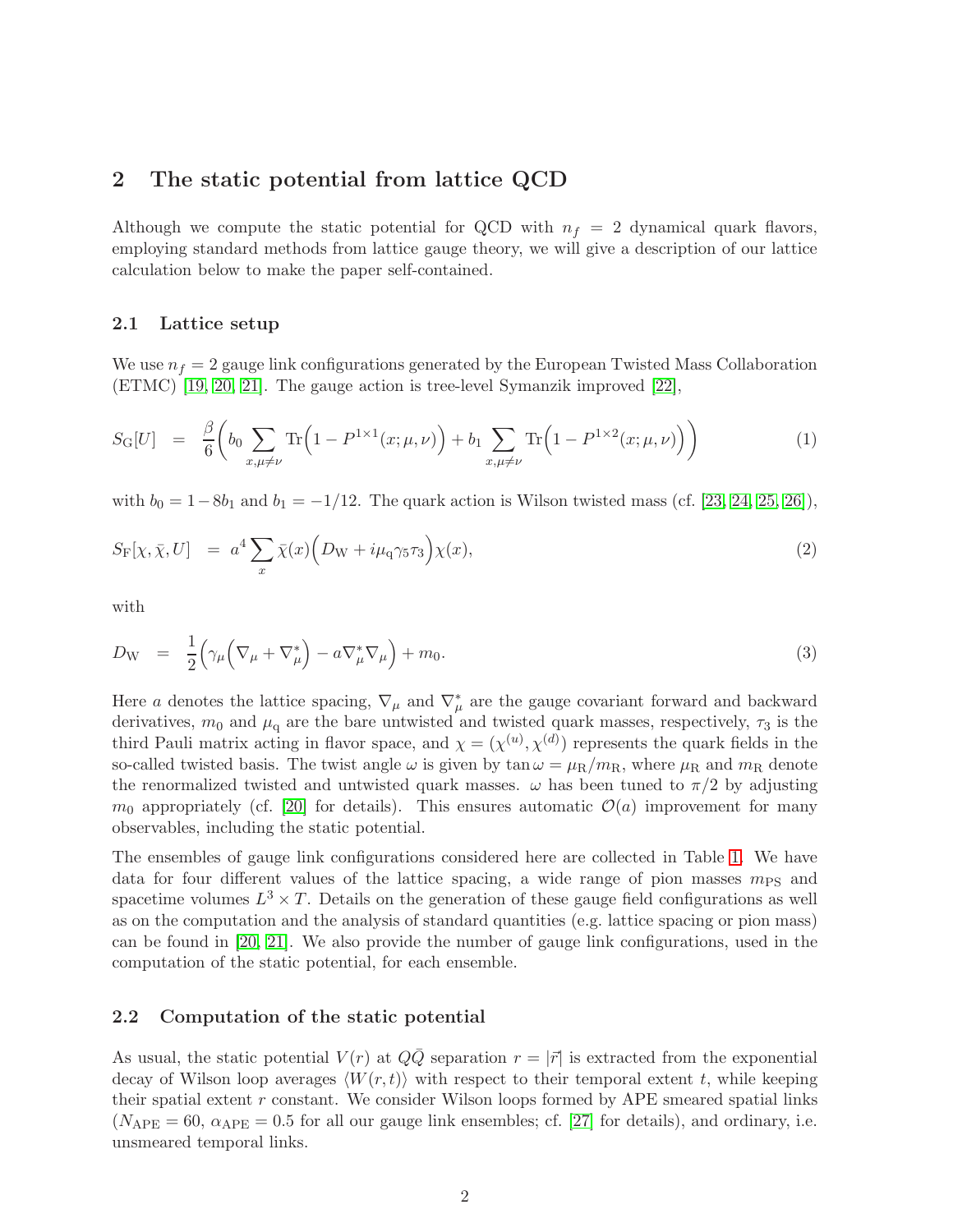| $\beta$ | $a$ in fm  | $(L/a)^3 \times T/a$               | $m_{\rm PS}$ in MeV           | $#$ gauges      |
|---------|------------|------------------------------------|-------------------------------|-----------------|
| 3.90    | 0.079(3)   | $24^3 \times 48$                   | 340(13)                       | 168             |
| 4.05    | 0.063(2)   | $32^3 \times 64$                   | 325(10)<br>449(14)<br>517(16) | 71<br>100<br>92 |
| 4.20    | 0.0514(8)  | $24^3 \times 48$<br>$48^3\times96$ | 284(5)                        | 123<br>46       |
| 4.35    | 0.0420(17) | $32^3 \times 64$                   | 352(22)                       | 146             |

<span id="page-3-0"></span>Table 1: Ensembles of gauge link configurations; the scale has been set via the pion mass and the pion decay constant, using chiral perturbation theory (cf. e.g. [\[20,](#page-25-9) [21\]](#page-25-10)).

Given nowadays typical lattice spacings of  $\geq 0.04 \,\text{fm}$ , there is only a small range of  $Q\bar{Q}$  separations, where the static potential  $V(r)$  can be computed reliably by means of both lattice QCD and perturbation theory. For our finest lattice spacing ( $\beta = 4.35$  ensemble) this range roughly amounts to  $3a \ldots 5a$  (cf. section [4.3](#page-13-0) for a detailed discussion). Therefore, it is desirable to obtain a large number of lattice data points in this interval, i.e. a resolution significantly finer than the lattice spacing. To this end, we do not only consider ordinary on-axis, but also so-called off-axis Wilson loops, whose spatial sides are not exclusively oriented parallel to the  $x$ -,  $y$ - or z-axis, respectively. The off-axis sides are constructed by optimally approximating a straight line through a product of on-axis links and/or two- and three-dimensional diagonal links. In terms of on-axis links, two dimensional diagonal links are defined as

$$
U(x; x + \hat{\mu} + \hat{\nu}) = P_{SU(3)} \Big( U_{\mu}(x) U_{\nu}(x + \hat{\mu}) + U_{\nu}(x) U_{\mu}(x + \hat{\nu}) \Big), \tag{4}
$$

with the projector  $P_{SU(3)}$ , implementing a projection to  $SU(3)$ ,

$$
P_{SU(3)}(U) = \frac{U'}{\det(U')^{1/3}} , \quad U' = U(U^{\dagger}U)^{1/2}.
$$
 (5)

Three dimensional diagonal links are computed analogously,

$$
U(x; x + \hat{\mu} + \hat{\nu} + \hat{\rho}) =
$$
  
=  $P_{SU(3)}(U_{\mu}(x)U_{\nu}(x + \hat{\mu})U_{\rho}(x + \hat{\mu} + \hat{\nu}) + U_{\mu}(x)U_{\rho}(x + \hat{\mu})U_{\nu}(x + \hat{\mu} + \hat{\rho}) + ...).$  (6)

The optimal approximation of the straight line in terms of the above mentioned links is constructed efficiently by employing the Bresenham algorithm [\[28\]](#page-26-0), which has already been applied to the computation of the  $QQ$  static potential in previous works (cf. e.g. [\[29\]](#page-26-1)). Following this approach, we have computed all Wilson loop averages  $\langle W(|\vec{r}|, t) \rangle$  with  $\vec{r} = \vec{n}a, \ \vec{n} \in \mathbb{Z}^3$  and  $|\vec{r}| \leq 10a$ . To improve the signal quality, we have averaged over loops, which are related by discrete translational and cubic rotational symmetry.

The  $QQ$  static potential  $V(r)$  at separation r is obtained in a two-step procedure. First, an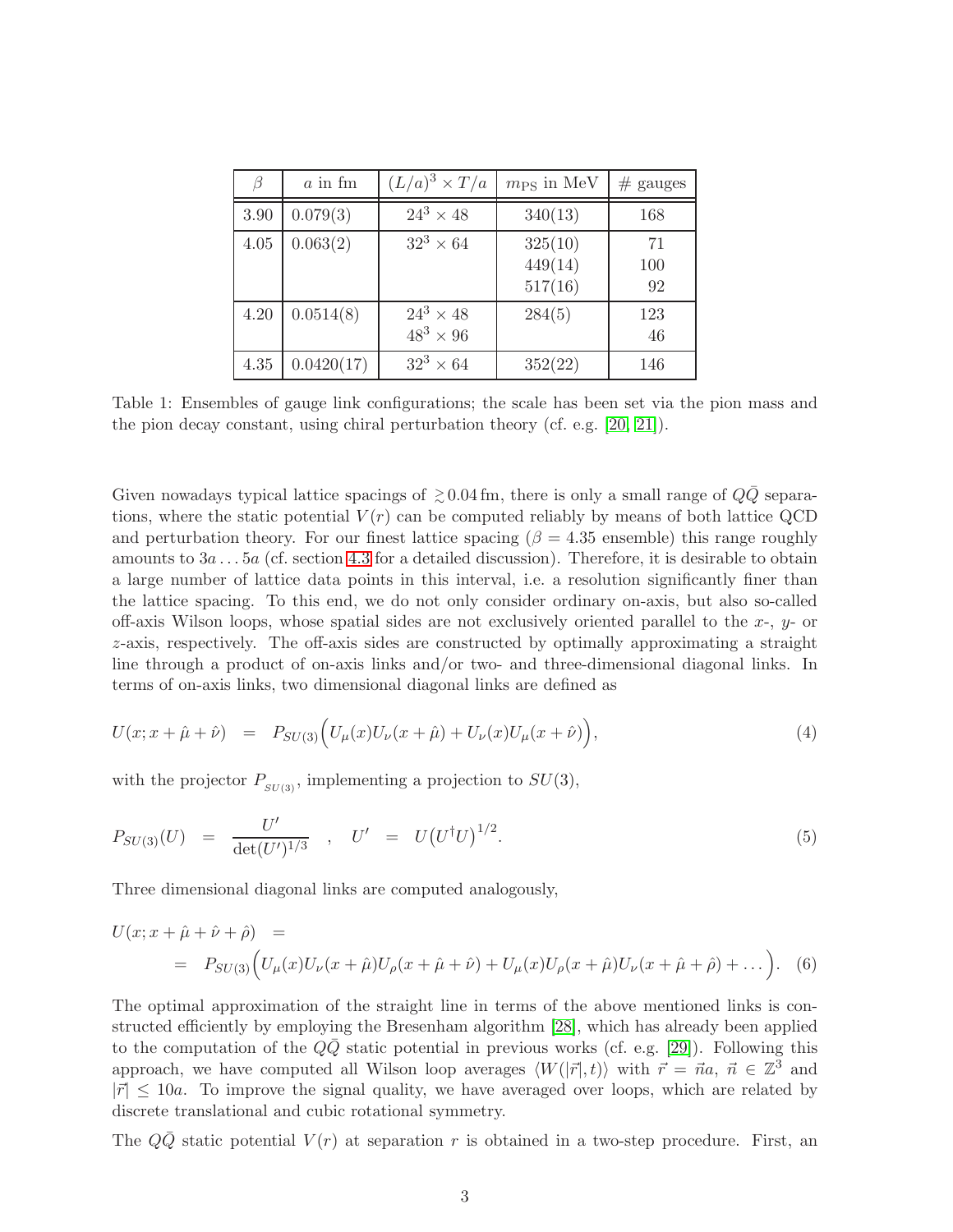effective potential is computed,

$$
V^{(effective)}(r,t) = \frac{1}{a} \ln \left( \frac{\langle W(r,t) \rangle}{\langle W(r,t+a) \rangle} \right).
$$
\n(7)

Second, the *t*-independent quantity  $V(r)$  is obtained by performing an uncorrelated  $\chi^2$  minimizing fit to  $V^{(effective)}(r,t)$  in a suitable t range. This range is chosen such that excited states are strongly suppressed, while statistical errors are still small.

Even though physical observables are automatically  $\mathcal{O}(a)$  improved, as we are employing Wilson twisted mass lattice QCD at maximal twist (cf. section [2.1\)](#page-2-1), we reduce lattice discretization errors even further. To this end, we use a method to improve the static potential, which is explained in [\[13,](#page-25-2) [30\]](#page-26-2). The improved potential is defined as follows,

$$
V^{\text{(improved)}}(r^{\text{(improved)}}) = V(r), \tag{8}
$$

with  $r<sup>(improved)</sup> determined from$ 

<span id="page-4-0"></span>
$$
\frac{1}{4\pi r^{(\text{improved})}} = \frac{1}{(2\pi)^3} \int_{-\pi}^{+\pi} d^3k \frac{\prod_{j=1}^3 \cos(k_j r_j)}{4\sum_{j=1}^3 \sin^2(k_j/2) + (4/3)\sum_{j=1}^3 \sin^4(k_j/2)} \tag{9}
$$

(cf. [\[30\]](#page-26-2), section 3.2.2). This procedure assures that at tree level the lattice static potential computed with the tree-level Symanzik improved action is identical to the continuum static potential, i.e.  $V^{(improved)}$  is a tree-level improved observable.  $V^{(improved)}$  is the quantity to be confronted with perturbative calculations in section [4.](#page-12-0)

We have solved the integral [\(9\)](#page-4-0) numerically via standard Monte Carlo sampling. Decomposing the integral and treating its singular part analytically, we were able to reach a precision, where statistical errors are negligible (cf. appendix [A](#page-23-0) for details).

Figure [1](#page-5-0) compares the unimproved (left plot) and the improved (right plot) static potential for  $\beta = 4.35$ . In the unimproved static potential, discretization errors are clearly visible at small  $Q\overline{Q}$  separations, where they amount to a strong violation of rotational invariance. On the other hand, the improved potential is rather smooth and no such violation is visible.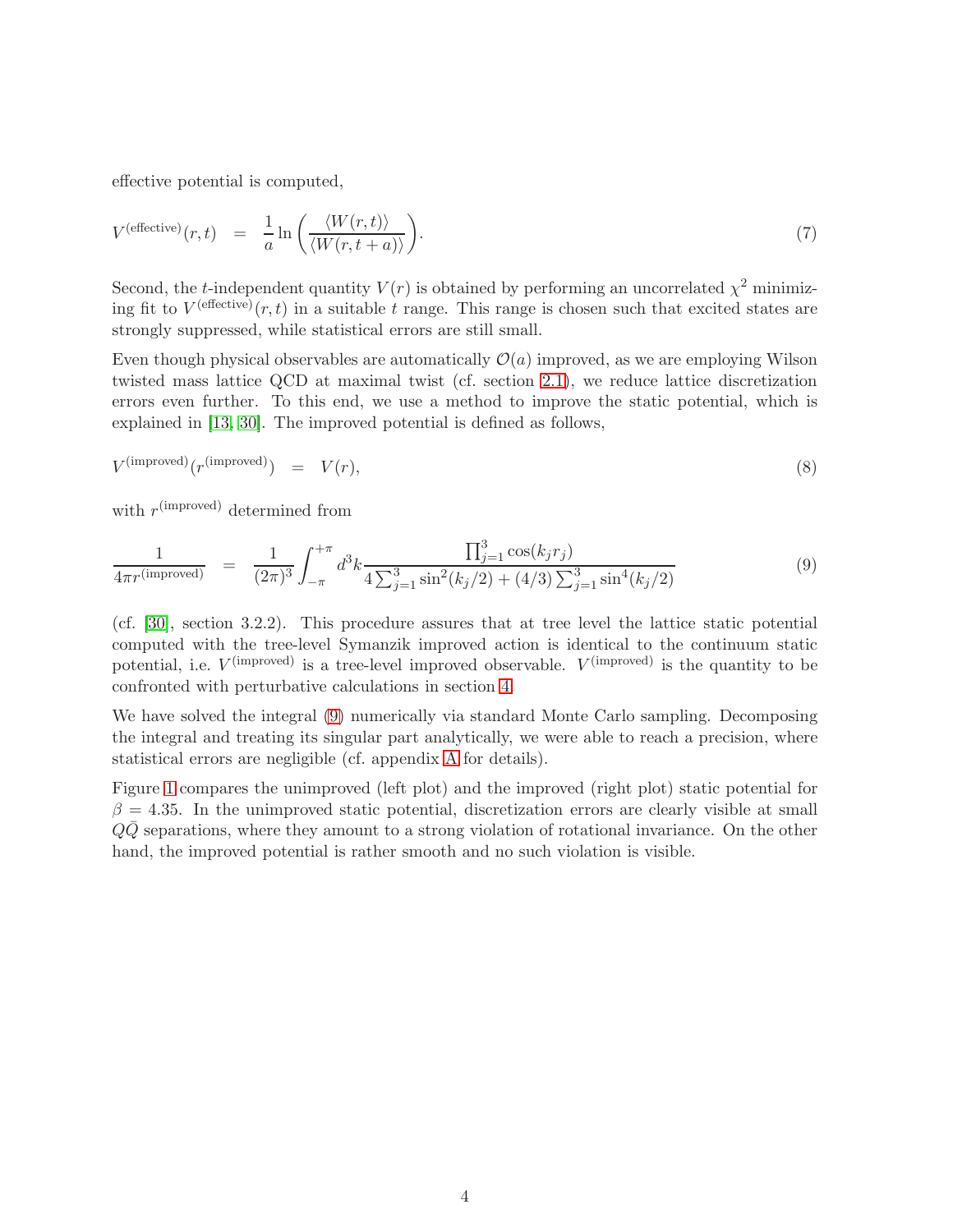

<span id="page-5-0"></span>Figure 1: Comparison of the unimproved (left) and the improved (right) static potential for  $\beta = 4.35$ ; the solid straight lines connecting the data points are drawn to guide the eye.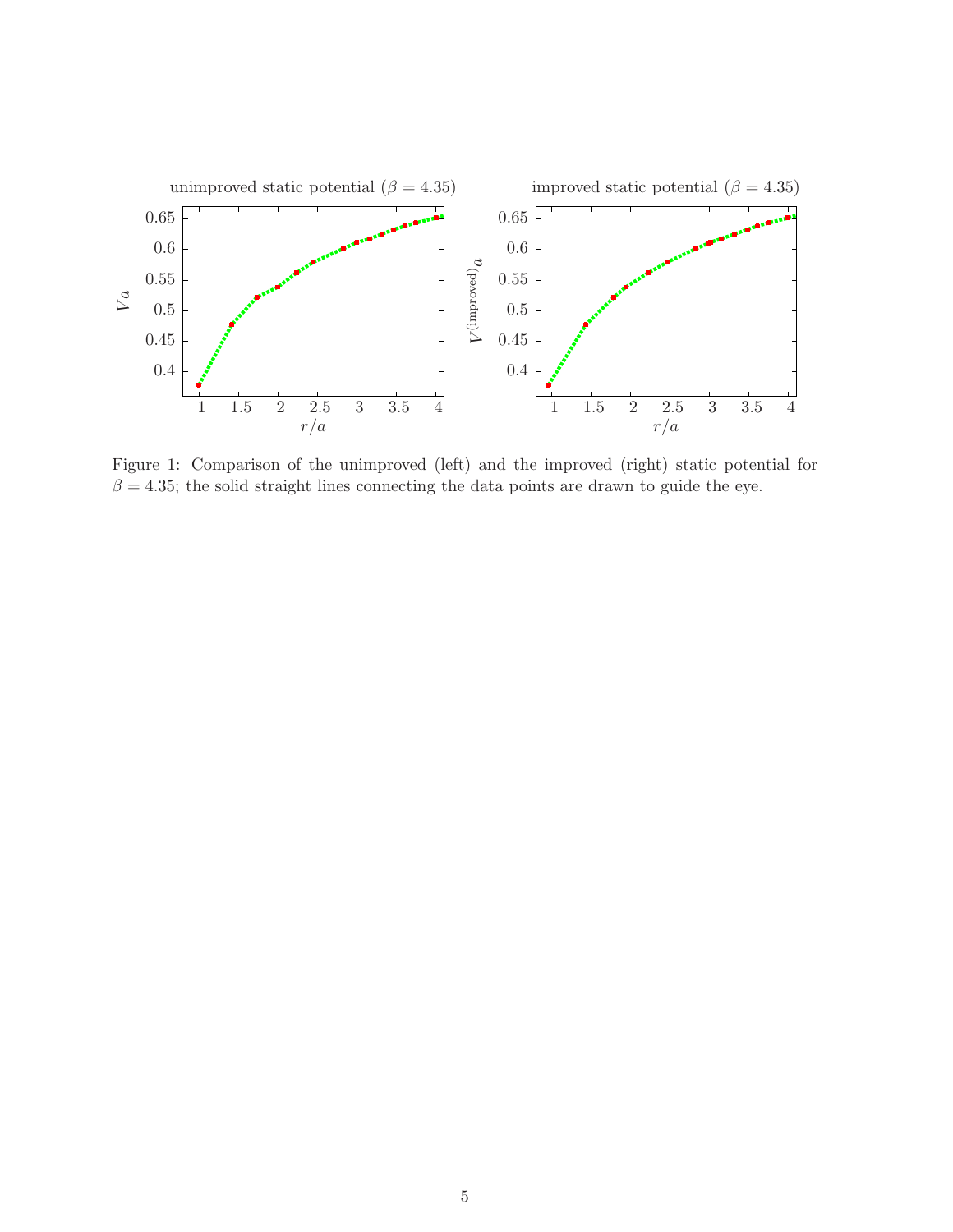# <span id="page-6-0"></span>3 The static potential in perturbation theory

We now turn to the  $QQ$  static potential in perturbation theory. It is completely known up to terms of order  $\alpha_s^4(\mu)$  and the contribution ~  $\alpha_s^4(\mu) \ln \alpha_s(\mu)$ , where  $\mu$  refers to an a priori arbitrary, but fixed momentum scale in the perturbative regime, i.e.  $\mu \gg \Lambda_{\text{QCD}}$ . As we are interested in QCD, we limit our considerations to the color gauge group SU(3). Instead of referring to the corresponding literature only, we aim at keeping this paper rather self-contained. Therefore, we explain and explicitly provide all the formulae relevant for this work here.

As a matter of fact, most of the calculations in perturbative QCD are conveniently performed in momentum space. This is also true for the static potential. However, aiming at a comparison with lattice simulations naturally performed in position space, we are ultimately interested in a perturbative expression of the static potential in position space.

#### <span id="page-6-3"></span>3.1 The static potential in momentum space

Defining [\[31\]](#page-26-3)

$$
L \equiv L(\mu, p) = \ln \frac{\mu^2}{p^2}, \tag{10}
$$

<span id="page-6-2"></span>with  $p = |\vec{p}|$ , the static potential in momentum space can be written as

$$
\tilde{V}(p) = -C_F \frac{4\pi}{p^2} \tilde{\alpha}_V[\alpha_s(\mu), L(\mu, p)],\tag{11}
$$

where

<span id="page-6-1"></span>
$$
\tilde{\alpha}_V[\alpha_s(\mu), L(\mu, p)] = \alpha_s(\mu) \left\{ 1 + \frac{\alpha_s(\mu)}{4\pi} P_1(L) + \left(\frac{\alpha_s(\mu)}{4\pi}\right)^2 P_2(L) + \left(\frac{\alpha_s(\mu)}{4\pi}\right)^3 \left[ P_3(L) + a_{3\ln} \ln \alpha_s(\mu) \right] + \ldots \right\}.
$$
 (12)

All the terms written explicitly in eq. [\(12\)](#page-6-1) are known. For SU(3)  $C_F = 4/3$ . The expansion coefficients  $P_n(L)$  are polynomials in L [\[31\]](#page-26-3) and are stated below (cf. eqs. [\(20\)](#page-7-0) to [\(22\)](#page-7-0)).

Up to  $\mathcal{O}(\alpha_s^3(\mu))$  the static potential has a strict power-series expansion in  $\alpha_s(\mu)$ . Beyond this order the power-series expansion in  $\alpha_s(\mu)$  breaks down [\[11\]](#page-25-0) and one also encounters logarithmic contributions in  $\alpha_s(\mu)$ . The first such term is  $\sim \alpha_s^4(\mu) \ln \alpha_s(\mu)$ . The contribution linear in  $\alpha_s$  in eq. [\(12\)](#page-6-1) is the leading order (LO) expression of the static potential. Terms up to  $\mathcal{O}(\alpha_s^2)$  correspond to next-to-leading order (NLO), and up to  $\mathcal{O}(\alpha_s^3)$  to next-to-next-leading order (NNLO). Finally, terms up to  $\mathcal{O}(\alpha_s^4)$  together with the  $\alpha_s^4 \ln \alpha_s$  contribution are referred to as NNNLO in the following.

Let us emphasize that, whereas we wrote the static potential by means of a perturbative expansion in terms of the coupling  $\alpha_s(\mu)$  at a fixed momentum-scale  $\mu$  in eqs. [\(11\)](#page-6-2) and [\(12\)](#page-6-1), the full static potential should not depend on any externally set scale. It should rather form a renormalization group (RG) invariant. This is true order by order in a perturbative expansion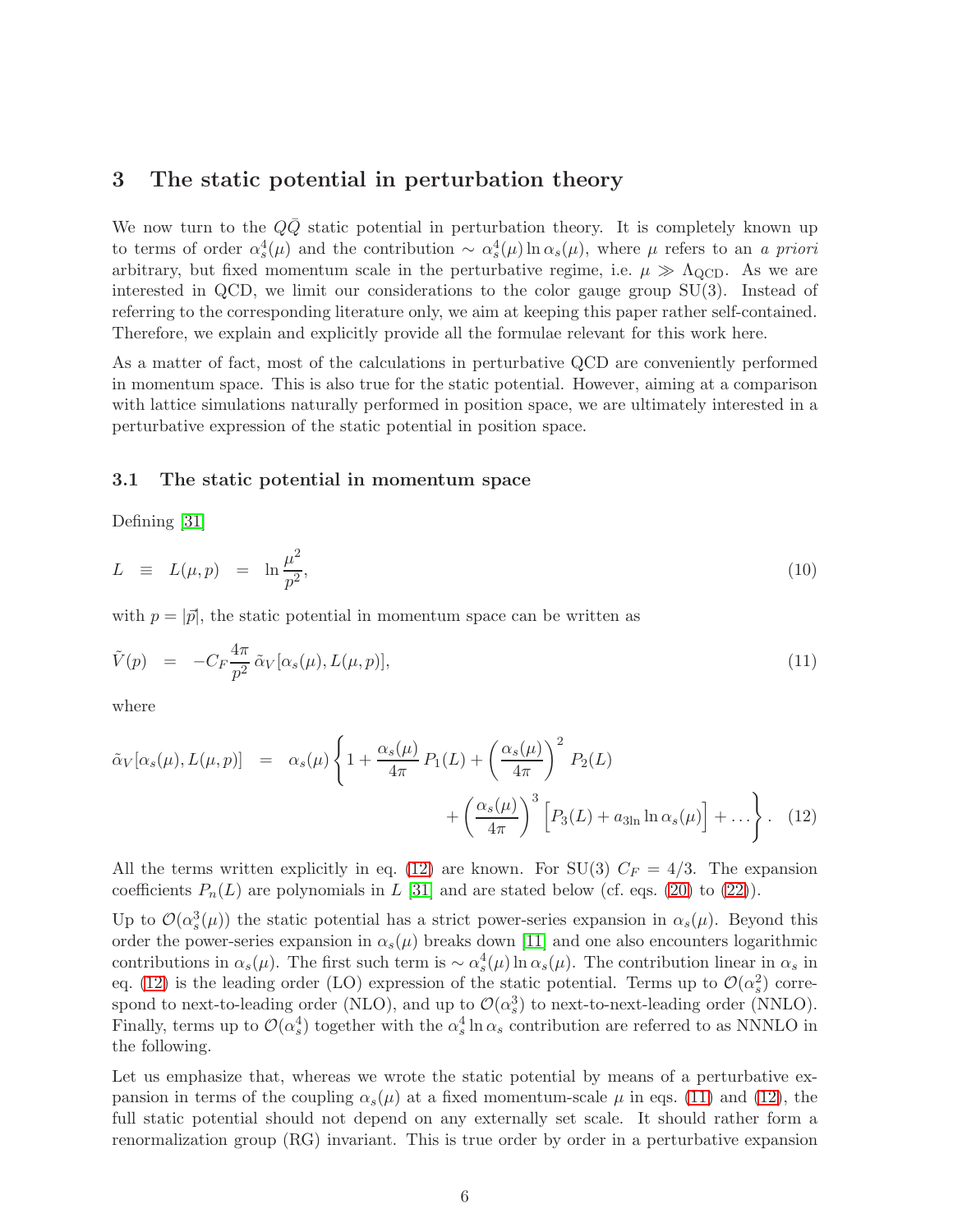in  $\alpha_s$  also. Hence,  $\tilde{\alpha}_V[\alpha_s, L]$ , exhibiting an implicit  $\mu$ -dependence via both its arguments  $\alpha_s$  and L, has to obey the following renormalization group equation [\[8\]](#page-24-7),

<span id="page-7-1"></span>
$$
\mu \frac{\mathrm{d}}{\mathrm{d}\mu} \tilde{\alpha}_V[\alpha_s(\mu), L(\mu, p)] = 0 \qquad \leftrightarrow \qquad \left(\frac{\partial}{\partial L} + \frac{\alpha_s}{2} \beta[\alpha_s(\mu)] \frac{\partial}{\partial \alpha_s}\right) \tilde{\alpha}_V[\alpha_s, L] = 0. \tag{13}
$$

<span id="page-7-2"></span>Here  $\beta[\alpha_s(\mu)]$  denotes the QCD  $\beta$ -function, characterizing the running of the coupling  $\alpha_s$ , defined as

$$
\beta[\alpha_s(\mu)] \equiv \frac{\mu}{\alpha_s(\mu)} \frac{d\alpha_s(\mu)}{d\mu}.
$$
\n(14)

<span id="page-7-3"></span>It has the following power-series expansion in  $\alpha_s(\mu)$ ,

$$
\beta[\alpha_s(\mu)] = -\frac{\alpha_s(\mu)}{2\pi} \sum_{n=0}^{\infty} \left(\frac{\alpha_s(\mu)}{4\pi}\right)^n \beta_n, \tag{15}
$$

with the expansion coefficients  $\beta_n$  known up to  $n = 3$ , i.e. to 4-loop order. Whereas  $\beta_0$  and  $\beta_1$ are independent of the renormalization scheme,  $\beta_3$  and  $\beta_4$  are scheme-dependent. They have been determined for arbitrary compact semi-simple Lie groups in the  $\overline{\text{MS}}$ -scheme [\[32\]](#page-26-4). For SU(3) they read

<span id="page-7-4"></span>
$$
\beta_0 = 11 - \frac{2}{3} n_f,\tag{16}
$$

$$
\beta_1 = 102 - \frac{38}{3} n_f,\tag{17}
$$

$$
\beta_2 = \frac{2857}{2} - \frac{5033}{18}n_f + \frac{325}{54}n_f^2,\tag{18}
$$

$$
\beta_3 = \left(\frac{149753}{6} + 3564\zeta(3)\right) - \left(\frac{1078361}{162} + \frac{6508}{27}\zeta(3)\right)n_f + \left(\frac{50065}{162} + \frac{6472}{81}\zeta(3)\right)n_f^2 + \frac{1093}{729}n_f^3\tag{19}
$$

with  $n_f$  denoting the number of massless, dynamical quark flavors.

Eq. [\(13\)](#page-7-1) constrains the polynomials  $P_n(L)$  in eq. [\(12\)](#page-6-1) to be of the following form [\[8\]](#page-24-7),

<span id="page-7-0"></span>
$$
P_1(L) = a_1 + \beta_0 L, \tag{20}
$$

$$
P_2(L) = a_2 + (2a_1\beta_0 + \beta_1)L + \beta_0^2L^2,
$$
\n(21)

$$
P_3(L) = a_3 + (3a_2\beta_0 + 2a_1\beta_1 + \beta_2)L + \beta_0\left(3a_1\beta_0 + \frac{5}{2}\beta_1\right)L^2 + \beta_0^3L^3.
$$
 (22)

Prefactors of  $\alpha_s^{n+1}(\mu)$  contain terms up to order  $L^n$   $(n \in \mathbb{N})$ . Hence, in the perturbative limit considered here the expansion is not only in  $\alpha_s(\mu)$ , but also in powers of L. For eq. [\(12\)](#page-6-1) to yield trustworthy results it is, therefore, not enough to require that  $\alpha_s(\mu)$  is small. Besides  $\mu, p \gg \Lambda_{\rm QCD}$ , in general one has also to ensure that  $L \sim 1$ , i.e. that p and  $\mu$  are of the same order.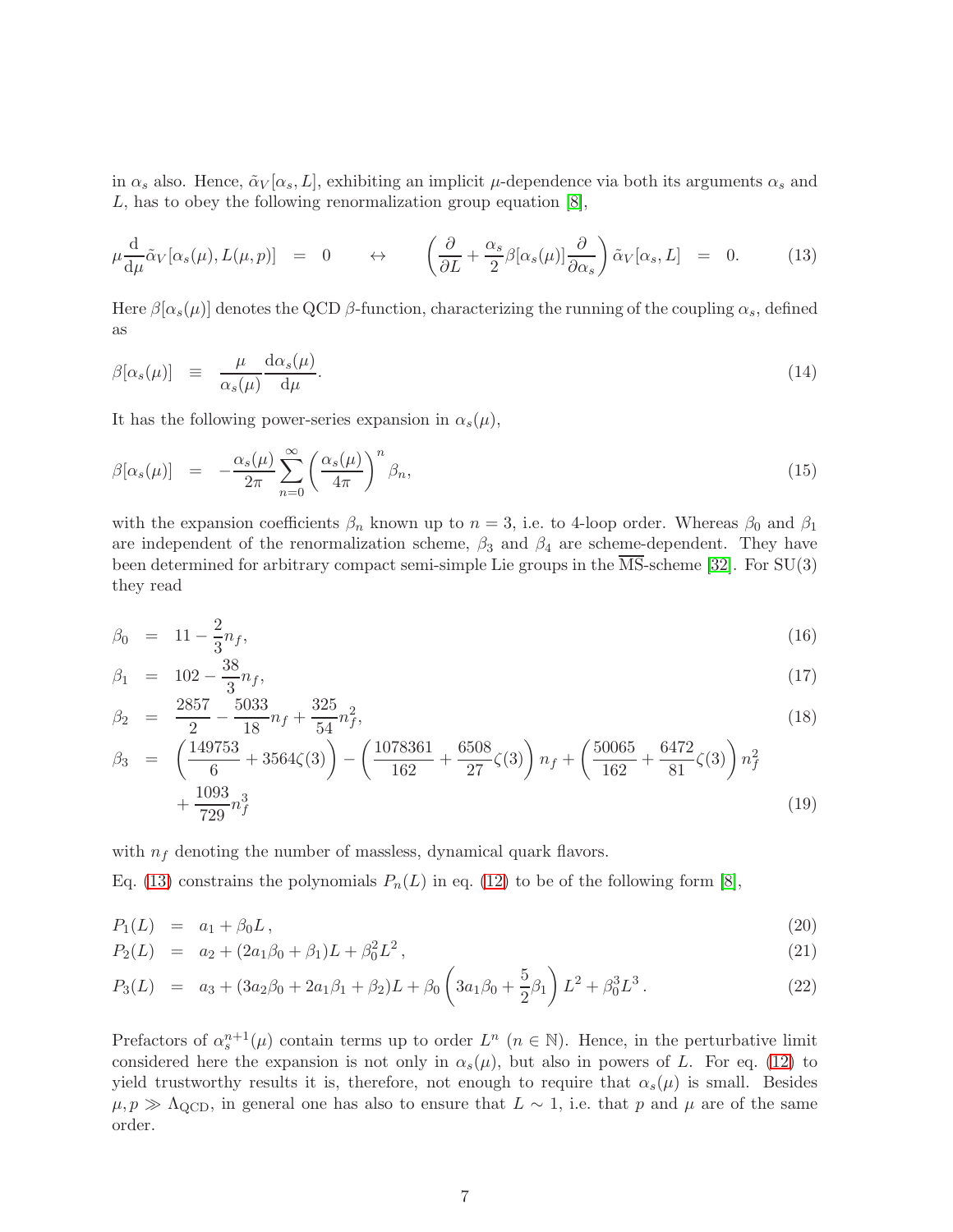For fixed  $n_f$ ,  $a_n$  ( $n = 1, 2, 3$ ) and  $a_{3ln}$  are constants. Their values cannot be extracted from eq. [\(12\)](#page-6-1), but necessitate an explicit determination. The constants  $a_1$  [\[1,](#page-24-0) [2\]](#page-24-1) and  $a_2$  [\[3,](#page-24-2) [4,](#page-24-3) [5\]](#page-24-4) are known analytically. For gauge group  $SU(3)$  and in the  $\overline{\text{MS}}$ -schema, they read

$$
a_1 = \frac{31}{3} - \frac{10}{9} n_f,
$$
\n<sup>(23)</sup>

$$
a_2 = \left(\frac{4343}{18} + 36\pi^2 - \frac{9}{4}\pi^4 + 66\zeta(3)\right) - \left(\frac{1229}{27} + \frac{52}{3}\zeta(3)\right)n_f + \frac{100}{81}n_f^2.
$$
 (24)

The logarithmic contribution in eq. [\(12\)](#page-6-1) is conveniently determined in position space [\[12,](#page-25-1) [33\]](#page-26-5). Within the effective field theory of potential non-relativistic QCD (pNRQCD) [\[17,](#page-25-6) [18\]](#page-25-7) it naturally arises by taking into account the ultrasoft (US) contribution to the static potential. However, it can also be determined more directly by resumming a certain class of diagrams (Coulomb ladder diagrams) in perturbation theory without resorting to pNRQCD [\[11,](#page-25-0) [31\]](#page-26-3). As it also contributes to  $a_3$ , we postpone the specification of the explicit expressions for  $a_3$  and  $a_{3ln}$ , until having performed the transition to position space.

#### 3.2 The static potential in position space

<span id="page-8-0"></span>The static potential in position space is determined by means of a Fourier transform,

$$
V(r) = \int \frac{d^3p}{(2\pi)^3} e^{i\vec{p}\cdot\vec{r}} \tilde{V}(p). \tag{25}
$$

In section [3.1,](#page-6-3) we argued that, for the perturbative expansion of the potential to yield trustworthy results in momentum-space, p and  $\mu$  should be of the same order. Conversely, in eq. [\(25\)](#page-8-0) the integral is over the full momentum regime. This seems to be a contradiction at first glance only. Let us first motivate that an explicit restriction to the perturbative momentum regime,  $p \gtrsim \Lambda_{\rm QCD}$ , would basically reproduce eq. [\(25\)](#page-8-0) up to a r-independent global shift term  $V_{\rm shift}$ , as

$$
\int \frac{d^3 p}{(2\pi)^3} e^{i\vec{p}\cdot\vec{r}} \tilde{V}(p) \Theta(|\vec{p}| - \Lambda_{\text{QCD}})
$$
\n
$$
= \int \frac{d^3 p}{(2\pi)^3} e^{i\vec{p}\cdot\vec{r}} \tilde{V}(p) - \int \frac{d^3 p}{(2\pi)^3} e^{i\vec{p}\cdot\vec{r}} \tilde{V}(p) \Theta(\Lambda_{\text{QCD}} - |\vec{p}|), \qquad (26)
$$

and, because in the perturbative regime  $\Lambda_{\rm QCD} \ll \frac{1}{r}$ ,

$$
\approx \int \frac{d^3 p}{(2\pi)^3} e^{i\vec{p}\cdot\vec{r}} \tilde{V}(p) - \int \frac{d^3 p}{(2\pi)^3} \tilde{V}(p) \Theta(\Lambda_{\text{QCD}} - |\vec{p}|)
$$
  
= 
$$
\int \frac{d^3 p}{(2\pi)^3} e^{i\vec{p}\cdot\vec{r}} \tilde{V}(p) - V_{\text{shift}}.
$$
 (27)

As the lattice potential is known up to a global shift only, for our purposes the explicit expression for  $V_{\text{shift}}$  is not relevant. Second, as the coefficient of a given power of  $\alpha_s^n(\mu)$ ,  $n \in \mathbb{N}$ , encodes the full momentum dependence at this order, the Fourier transform can be performed order by order in  $\alpha_s(\mu)$ , irrespective of the relative relation between p and  $\mu$ . By inspection of its result, cf. eq. [\(29\)](#page-9-0), one finds that to prevent the respective logarithms from becoming large, one now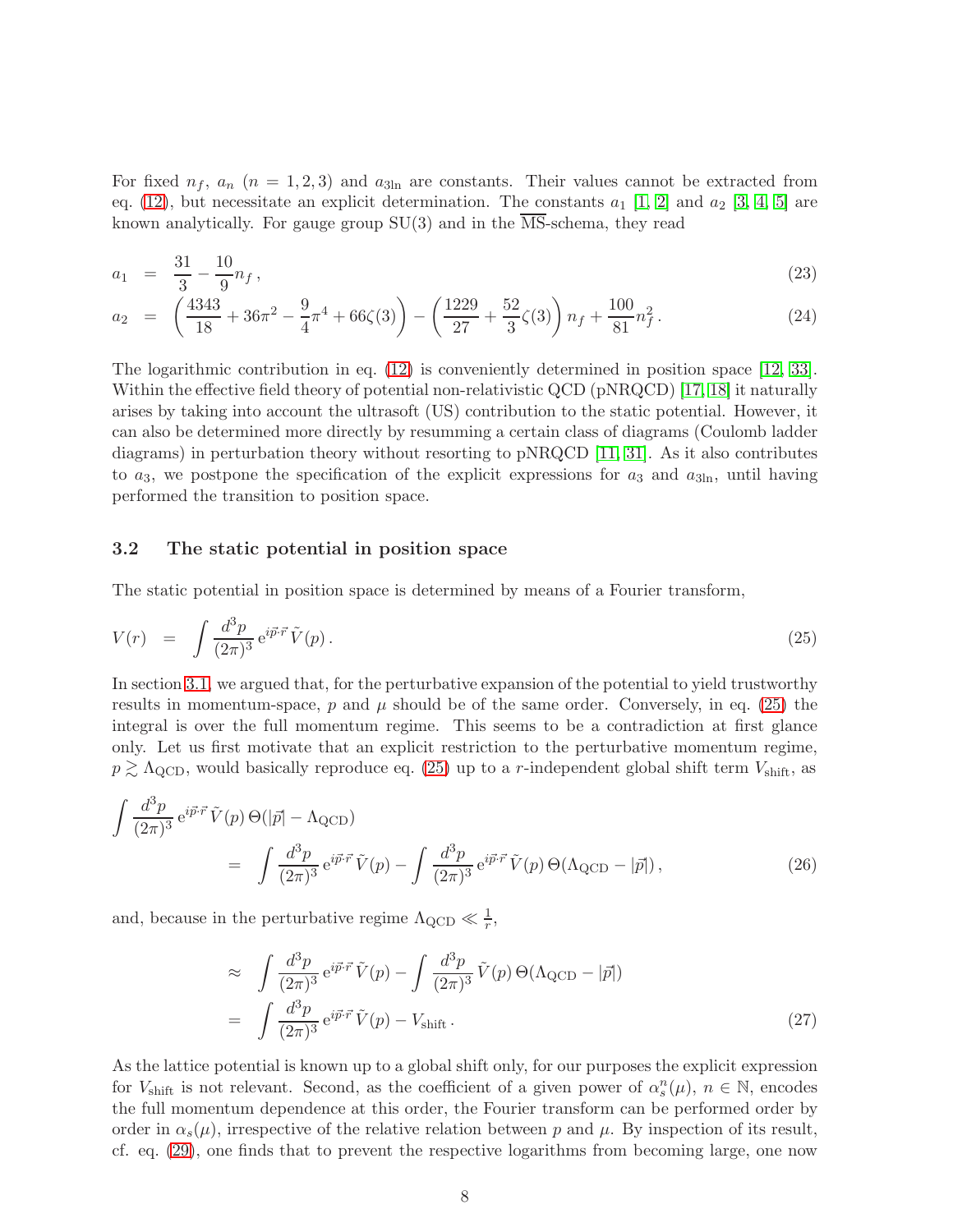has to require that  $1/r$  does not deviate much from  $\mu$ . Hence, the resulting potential in position space  $V(r)$  can be considered as trustworthy in the regime, where  $\mu$ ,  $\frac{1}{r} \gg \Lambda_{\rm QCD}$ , and moreover  $\mu$  and  $1/r$  are of the same order.

Introducing [\[31\]](#page-26-3)

<span id="page-9-2"></span>
$$
L' \equiv L'(\mu, r) = \ln(\mu^2 r^2) + 2\gamma_E,
$$
\n(28)

where  $\gamma_E$  denotes the Euler-Mascheroni constant, eq. [\(25\)](#page-8-0) immediately results in

$$
V(r) = -C_F \frac{\alpha_s(\mu)}{r} \left\{ 1 + \frac{\alpha_s(\mu)}{4\pi} \tilde{P}_1(L') + \left(\frac{\alpha_s(\mu)}{4\pi}\right)^2 \tilde{P}_2(L') + \left(\frac{\alpha_s(\mu)}{4\pi}\right)^3 \left[ \tilde{P}_3(L') + a_{3\ln} \ln \alpha_s(\mu) \right] + \dots \right\}
$$
(29)

<span id="page-9-0"></span>with [\[31\]](#page-26-3)

$$
\tilde{P}_1(L') = a_1 + \beta_0 L',
$$
\n(30)

$$
\tilde{P}_2(L') = a_2 + (2a_1\beta_0 + \beta_1)L' + \beta_0^2 \left(L'^2 + \frac{\pi^2}{3}\right),\tag{31}
$$

$$
\tilde{P}_3(L') = a_3 + (3a_2\beta_0 + 2a_1\beta_1 + \beta_2)L' + (3a_1\beta_0^2 + \frac{5}{2}\beta_0\beta_1)(L'^2 + \frac{\pi^2}{3}) \n+ \beta_0^3 [L'^3 + \pi^2L' + 16\zeta(3)].
$$
\n(32)

Finally, we explicitly specify the coefficients  $a_3$  and  $a_{3ln}$ . A comparison with eq. (21) of [\[31\]](#page-26-3) yields

<span id="page-9-1"></span>
$$
a_3 + a_{3\ln} \ln(\alpha_s(\mu)) \equiv \bar{a}_3 + \frac{16}{3} \pi^2 C_A^3 \left[ \ln \left( C_A \alpha_s(\mu) \right) + \gamma_E - \frac{5}{6} \right], \tag{33}
$$

where, for  $SU(3)$ ,  $C_A = 3$  and [\[9,](#page-24-8) [31\]](#page-26-3)

$$
\bar{a}_3 = a_3^{(0)} + a_3^{(1)}n_f + a_3^{(2)}n_f^2 + a_3^{(3)}n_f^3 \tag{34}
$$

with

$$
a_3^{(0)} = 27c_1 + \frac{15}{16}c_2,\tag{35}
$$

$$
a_3^{(1)} = \frac{9}{2}c_3 + \frac{5}{96}c_4 - \frac{68993}{81} + \frac{16624}{27}\zeta(3) + \frac{160}{9}\zeta(5),\tag{36}
$$

$$
a_3^{(2)} = \frac{93631}{972} + \frac{16}{45}\pi^4 + \frac{412}{9}\zeta(3),\tag{37}
$$

$$
a_3^{(3)} = -\frac{1000}{729}.\tag{38}
$$

The coefficients  $c_i$   $(i = 1...4)$  are only known numerically.  $c_1$  and  $c_2$  have been determined independently both in [\[6\]](#page-24-5) and in [\[7\]](#page-24-6). We use the numerical values from [\[6\]](#page-24-5), who provide smaller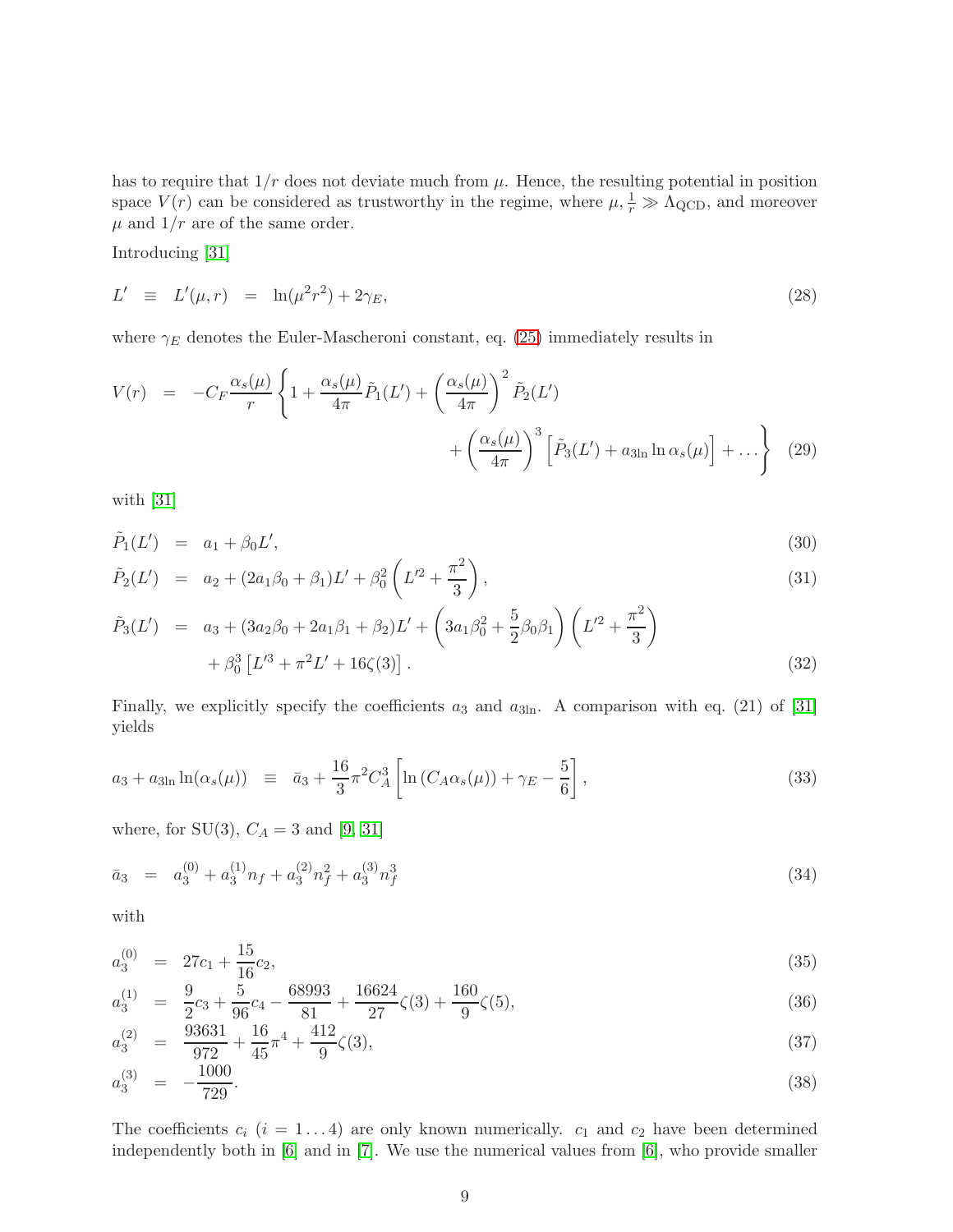statistical errors<sup>[3](#page-10-0)</sup>,

$$
c_1 = 502.24(1) , c_2 = -136.39(12). \tag{39}
$$

 $c_3$  and  $c_4$  are given by [\[10\]](#page-24-9),

$$
c_3 = -709.717 , c_4 = -56.83(1). \tag{40}
$$

From eq. [\(33\)](#page-9-1) it follows that

$$
a_3 = \bar{a}_3 + \frac{16}{3} \pi^2 C_A^3 \left[ \ln(C_A) + \gamma_E - \frac{5}{6} \right] = \bar{a}_3 + 144 \pi^2 \left[ \ln 3 + \gamma_E - \frac{5}{6} \right],
$$
\n(41)

$$
a_{3\ln} = \frac{16}{3}\pi^2 C_A^3 = 144\pi^2. \tag{42}
$$

Therewith, all the coefficients appearing in the perturbative expansion of the static potential, eq. [\(12\)](#page-6-1) and [\(29\)](#page-9-0), respectively, have been assembled. Only the scale  $\mu$  and in particular the functional dependence of  $\alpha_s(\mu)$  on  $\mu$  have not yet been specified.

In particular note that eqs. [\(14\)](#page-7-2) and [\(15\)](#page-7-3) imply that  $\alpha_s(\mu)$  can be expressed as a function of  $\alpha_s(\nu)$  and  $\ln(\mu^2/\nu^2)$ . Making a power-series ansatz for  $\alpha_s(\mu)$  and requiring this expression to fulfill eqs. [\(14\)](#page-7-2) and [\(15\)](#page-7-3) one obtains

<span id="page-10-1"></span>
$$
\alpha_s(\mu) = \alpha_s(\nu) \left[ 1 - \frac{\alpha_s(\nu)}{4\pi} \beta_0 \ln \frac{\mu^2}{\nu^2} + \left( \frac{\alpha_s(\nu)}{4\pi} \right)^2 \left( \beta_0^2 \ln \frac{\mu^2}{\nu^2} - \beta_1 \right) \ln \frac{\mu^2}{\nu^2} - \left( \frac{\alpha_s(\nu)}{4\pi} \right)^3 \left( \beta_0^3 \ln^2 \frac{\mu^2}{\nu^2} - \frac{5}{2} \beta_0 \beta_1 \ln \frac{\mu^2}{\nu^2} + \beta_2 \right) \ln \frac{\mu^2}{\nu^2} \right] + \mathcal{O}\left(\alpha_s^5(\nu)\right), \quad (43)
$$

i.e. prefactors of  $\alpha_s^{n+1}(\nu)$   $(n \in \mathbb{N})$  contain terms up to order  $\ln^n(\mu^2/\nu^2)$ . The expansion in eq. [\(43\)](#page-10-1) is valid in the perturbative regime, i.e. for momenta  $\mu$  and  $\nu$  such that  $\alpha_s(\mu)$  and  $\alpha_s(\nu)$ are small. Moreover,  $\mu$  and  $\nu$  have to be of the same order, not to spoil the expansion by inducing large logarithms. Inserting eq. [\(43\)](#page-10-1) in the expressions for the static potential in momentum and position space, respectively, and keeping terms up to  $\mathcal{O}(\alpha_s^4)$  and ~  $\alpha_s^4(\nu) \ln \alpha_s(\nu)$ , we exactly recover eqs. [\(11\)](#page-6-2) and [\(29\)](#page-9-0) with  $\mu$  substituted by  $\nu$ . This clearly confirms that in principle, i.e. from a purely theoretical viewpoint detached from any phenomenological considerations, the static potential does not explicitly depend on any fixed scale  $\mu$ , order by order in a perturbative expansion, as demanded and discussed in the context of eq. [\(13\)](#page-7-1) above. Truncating at a given order, nothing favors a fixed given scale  $\mu$  as compared to another fixed scale  $\nu$ , fulfilling the above requirements.

#### 3.3 Towards phenomenological applications

In this section our aim is to make contact with phenomenology. First we line out, how the coupling  $\alpha_s(\mu)$  at the scale  $\mu$  is conventionally fixed within the framework of perturbation theory, namely by introducing a generic momentum scale  $\Lambda$ . Then we discuss, how to choose  $\mu$ appropriately.

<span id="page-10-0"></span><sup>&</sup>lt;sup>3</sup>The errors associated with  $c_1$  to  $c_4$  turn out to be negligible in the context of our  $\Lambda_{\overline{\rm MS}}$  determination; therefore, we will not discuss them any further.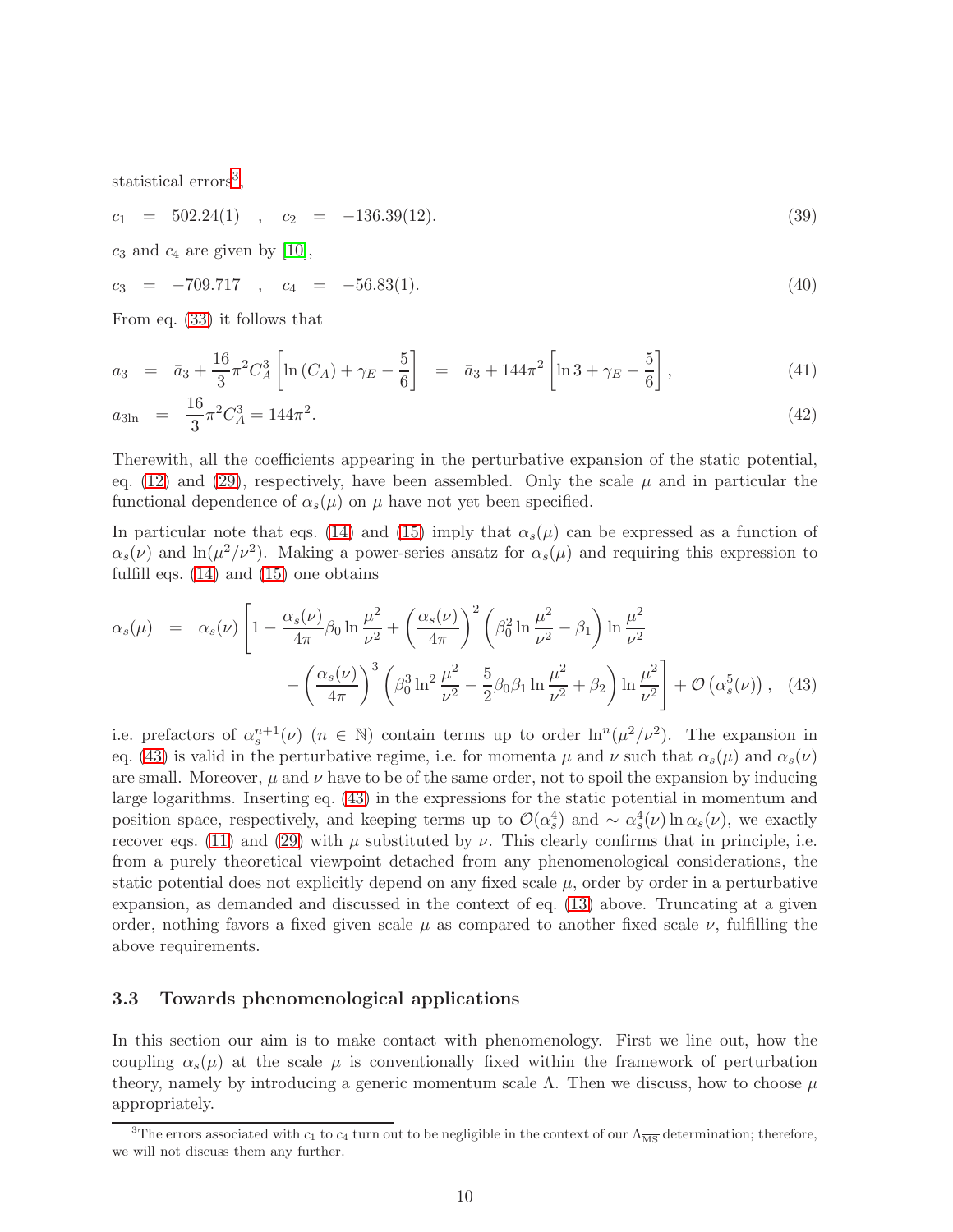#### <span id="page-11-2"></span>3.3.1 The scale  $\Lambda_{\overline{\text{MS}}}$  and its relation to the coupling  $\alpha_s(\mu)$

Recall, that in order to obtain eq. [\(43\)](#page-10-1), we solved eqs. [\(14\)](#page-7-2) and [\(15\)](#page-7-3) by invoking a power-series ansatz. The result only enabled us to express the coupling at the scale  $\mu$  in terms of the coupling at the scale  $\nu$ , without allowing us to identify any natural reference scale. Contrarily, the explicit integration of eq. [\(14\)](#page-7-2) naturally results in the introduction of a reference scale  $\Lambda$ . Implementing the conventional normalization [\[34,](#page-26-6) [35\]](#page-26-7) and keeping terms beyond one-loop level in eqs. [\(14\)](#page-7-2) and [\(15\)](#page-7-3), the renormalization group invariant parameter  $\Lambda$  in our conventions reads (cf. e.g. [\[36,](#page-26-8) [37\]](#page-26-9))

<span id="page-11-0"></span>
$$
\Lambda \equiv \mu \left( \frac{\beta_0 \alpha_s(\mu)}{4\pi} \right)^{-\frac{\beta_1}{2\beta_0^2}} \exp \left\{ -\frac{2\pi}{\beta_0 \alpha_s(\mu)} - \int_0^{2\sqrt{\pi \alpha_s(\mu)}} \frac{d\alpha_s}{\alpha_s} \left[ \frac{1}{\beta(\alpha_s)} + \frac{2\pi}{\beta_0 \alpha_s} - \frac{\beta_1}{2\beta_0^2} \right] \right\}.
$$
 (44)

If all coefficients beyond  $\beta_0$  in eq. [\(15\)](#page-7-3) are neglected, i.e. at one-loop accuracy,

<span id="page-11-1"></span>
$$
\Lambda \equiv \mu \exp\left\{-\frac{2\pi}{\beta_0 \alpha_s(\mu)}\right\}.
$$
\n(45)

Eqs. [\(44\)](#page-11-0) and [\(45\)](#page-11-1) allow for the evaluation of  $\alpha_s(\mu)$  as a function of the dimensionless ratio  $\mu/\Lambda$ . Hence fixing the scale  $\Lambda$  in principle amounts to knowing  $\alpha_s(\mu)$  at any momentum scale in the perturbative regime. As the QCD  $\beta$ -function is known at four-loop order only (cf. eq. [\(15\)](#page-7-3)), at best  $\alpha_s(\mu)$  can be related to  $\mu/\Lambda$  at four-loop accuracy. To obtain  $\alpha_s(\mu)$  as a function of  $\mu/\Lambda$  at two, three and four-loop accuracy, which we denote by  $\alpha_s^{n-\text{loop}}(\mu)$ , with  $n = 2, 3, 4$  referring to the loop accuracy, we insert the respective expressions for  $\beta(\alpha)$  and solve eq. [\(44\)](#page-11-0) numerically. Only for  $\alpha_s^{1-\text{loop}}(\mu)$  a simple exact analytical solution can be inferred from eq. [\(45\)](#page-11-1). The quantity  $\Lambda$  is renormalization scheme-dependent. With the expansion coefficients from eqs. [\(18\)](#page-7-4) and [\(19\)](#page-7-4) evaluated in the MS-scheme,  $\Lambda \equiv \Lambda_{\overline{\text{MS}}}$ .

#### <span id="page-11-3"></span>3.3.2 Setting the scale  $\mu$

We have manifestly required in eq. [\(13\)](#page-7-1), and subsequently also shown in the context of eq. [\(43\)](#page-10-1), that the static potential does not explicitly depend on any particular choice of the externally set scale  $\mu$  order by order in  $\alpha_s$ . Hence, in the full "all-order expression" of the static potential the choice of the scale  $\mu$  would be completely arbitrary and the result would not depend on this scale at all.

In this work, however, our aim is to confront the truncated expression, eq. [\(29\)](#page-9-0), with lattice results within a certain range of  $QQ$  separations,  $r_{\min} \leq r \leq r_{\max}$ , where perturbation theory is assumed to be valid. Whenever truncating the series and only taking into account a finite number of terms, results certainly depend on the particular choice of the scale  $\mu$ . In a range, where perturbation theory is valid and the requirement to be of the same order as  $1/r$  is fulfilled for two different scales  $\mu$  and  $\nu$  (cf. the discussion above eq. [\(28\)](#page-9-2)), the dependence of eq. [\(29\)](#page-9-0) on  $\mu$  and  $\nu$ , respectively, is expected to be rather weak. Moreover, it should become smaller, when increasing the order in the perturbative expansion, thereby signalizing a reasonable convergence of the perturbative approximation. We demonstrate in section [4](#page-12-0) that this is indeed the case.

Following this philosophy, we fix the scale  $\mu$  at a value, which is of the same order as  $1/r$  in the spatial interval  $r_{\text{min}} \leq r \leq r_{\text{max}}$ , where the comparison with lattice results is going to be performed. A convenient choice is  $\mu = 2/(r_{\min} + r_{\max})$ , which will also be adopted in the following section.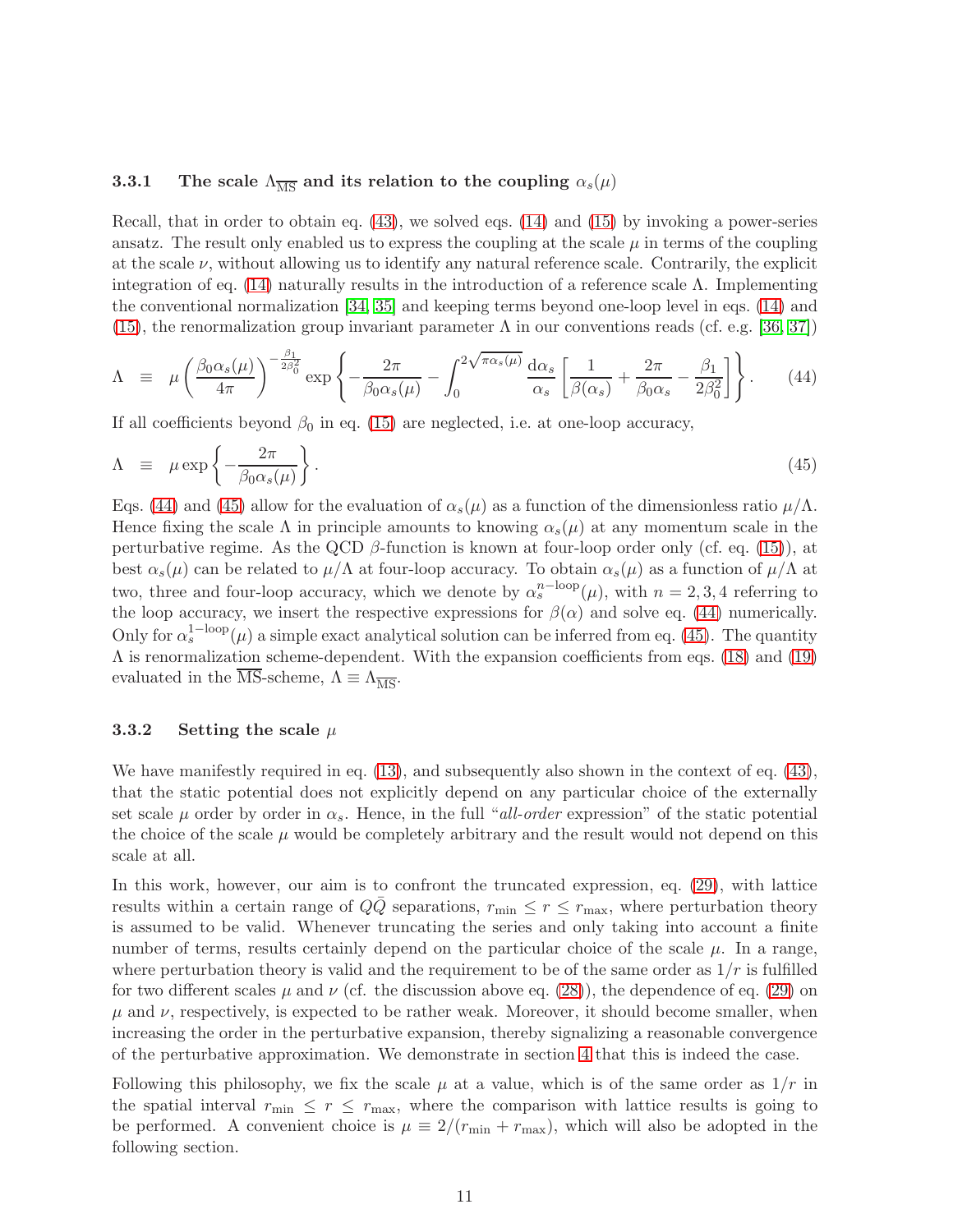# <span id="page-12-0"></span>4 Determination of  $\Lambda_{\overline{\text{MS}}}$

In this section, we determine  $\Lambda_{\overline{MS}}$  in units of the lattice spacing, i.e.  $a\Lambda_{\overline{MS}}$ , by fitting perturbative expressions for the static potential (cf. section [3\)](#page-6-0) to corresponding lattice results (cf. section [2\)](#page-2-0). Using the values of the lattice spacing listed in Table [1,](#page-3-0) these results can easily be converted to physical units, e.g. MeV. Unless explicitly specified otherwise, the errors on  $\Lambda_{\overline{\text{MS}}}$  do not account for the uncertainties associated with the lattice spacing. We include these errors at the end, when quoting our final result for  $\Lambda_{\overline{\text{MS}}}$  (cf. eq. [\(48\)](#page-20-0)).

#### 4.1 Fitting procedures

Let us for the moment assume that we have already specified the scale  $\mu$ . To determine  $\Lambda_{\overline{\text{MS}}}$  we then apply two strategies:

- (A) First we determine  $\alpha_s(\mu)$  by means of fitting the perturbative expression for the QQ static potential in eq. [\(29\)](#page-9-0) to the lattice data points. To test the convergence of the perturbative expression, and to obtain an estimate for the systematic error, we do this for the four different orders, i.e. LO, NLO, NNLO and NNNLO, introduced in section [3.1.](#page-6-3) In a second step we always identify  $\alpha_s(\mu) \equiv \alpha_s^{4-loop}(\mu)$ , i.e. employ the QCD  $\beta$ -function to the best accuracy available, and solve eq. [\(44\)](#page-11-0) for  $\Lambda_{\overline{\rm MS}}$  (cf. also section [3.3.1\)](#page-11-2).
- (B) Instead of always identifying  $\alpha_s(\mu)$  with  $\alpha_s^{4-loop}(\mu)$  in the perturbative expression for the static potential, we explicitly make use of the various expressions relating  $\alpha_s(\mu)$  to  $\Lambda_{\overline{\rm MS}}/\mu$ at different loop accuracies, i.e.  $\alpha_s^{l-\text{loop}}(\mu)$  with  $l = 1, ..., 4$ . The identification of  $\alpha_s(\mu)$  with  $\alpha_s^{l-\text{loop}}(\mu)$  is varied, depending both on the power n of a given contribution  $\sim \alpha_s^n(\mu)$  to the static potential, and on the order in  $\alpha_s(\mu)$ , up to which the potential itself is expanded to, i.e. LO, NLO, NNLO and NNNLO. At NNNLO the coupling  $\alpha_s(\mu)$  in terms proportional to  $\alpha_s^n(\mu)$  is identified with  $\alpha_s^{l-\text{loop}}(\mu)$ , where  $l \equiv 5-n$ , and the  $\alpha_s(\mu)$  in the logarithm with  $\alpha_s^{\text{1-loop}}(\mu)$ ; at NNLO the identification works analogously, but  $l \equiv 4 - n$ , at NLO,  $l \equiv 3 - n$  and at LO,  $l \equiv 2 - n$ . The resulting expressions are functions of r and  $\Lambda_{\overline{\text{MS}}}/\mu$ . Consequently,  $\Lambda_{\overline{\text{MS}}}$  can be determined by a fit.

Let us remark that both strategies (A) and (B) seem to be equally justified. There is no compelling reason favoring any of them. In particular both strategies ensure that at least all terms up to a given order in  $\alpha_s(\mu)$  are consistently taken into account.

We perform these fits to various lattice results for the static potential, corresponding to the ensembles of gauge link configurations listed in Table [1.](#page-3-0) The fit is an uncorrelated  $\chi^2$  minimizing two parameter fit of the perturbative expansion of the static potential  $V(r)$  to the corresponding lattice results in the range  $r_{\min} \leq r \leq r_{\max}$ , where  $r_{\min}$ ,  $r_{\max}$  and  $\mu$  are input parameters, discussed below. The fit parameters are  $aV_0$  (a constant shift of the static potential) and  $\alpha_s(\mu)$ (fitting procedure (A)) or  $a\Lambda_{\overline{\text{MS}}}$  (fitting procedure (B)), respectively.

#### 4.2 Some general comments on our approach

In passing, we shortly provide some general comments on our approach. This is intended to ease the reader in relating it to other works.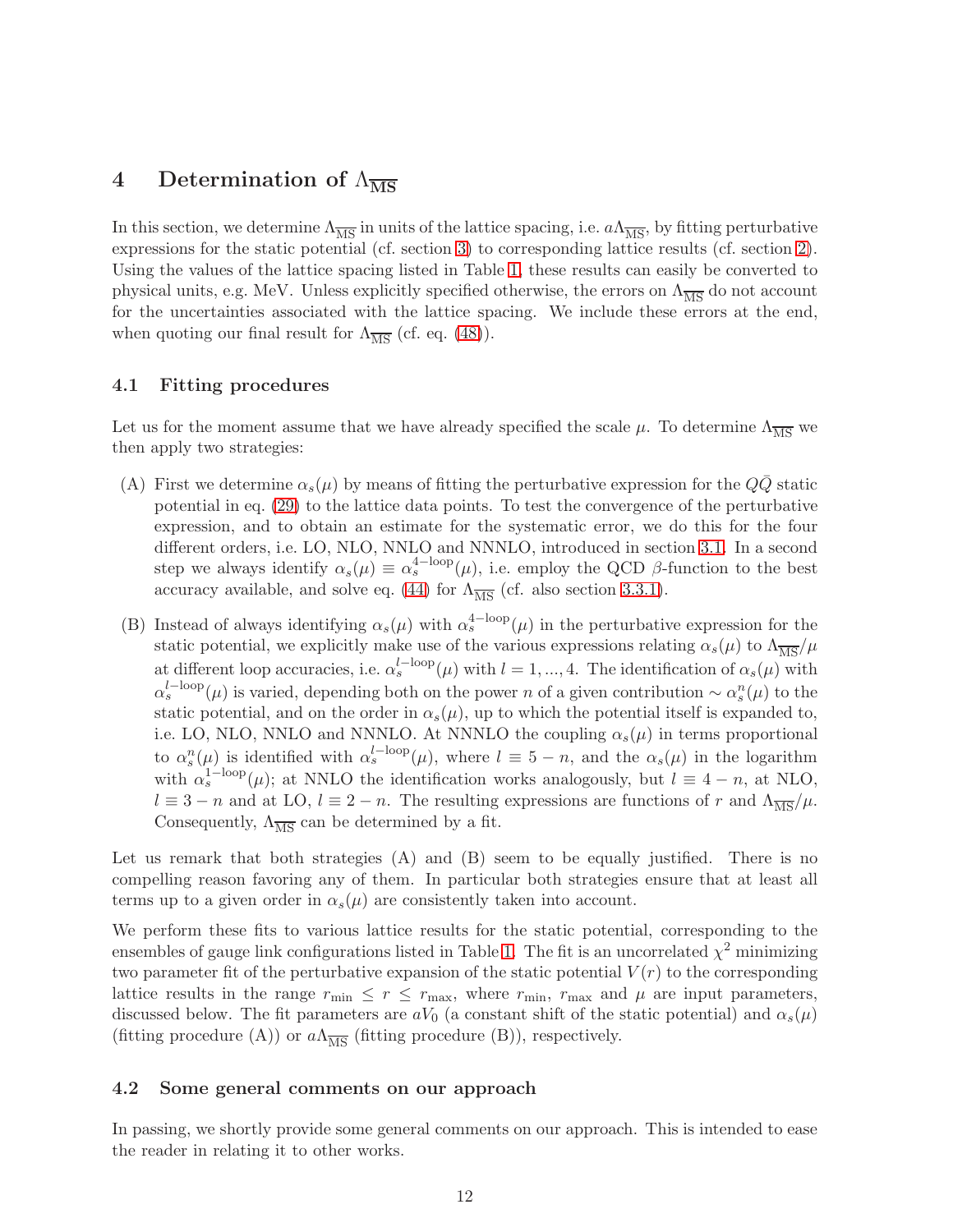The first point to note, is that our approach is fully compatible with arguments emphasizing the necessity to account for renormalon contributions, in order to enhance the convergence behavior of the perturbative expansion. As outlined in detail in [\[38\]](#page-26-10), the expansion in terms of  $\alpha_s(\mu)$ , evaluated at the fixed momentum scale  $\mu$ , and the allowance for a constant shift of the static potential as independent fitting parameter at each order in the expansion of the  $QQ$  static potential, as employed by us, take the renormalon effects fully into account [\[38\]](#page-26-10).

Second, a lot of work has been invested to determine the logarithmic contributions to the static potential. Those at  $\mathcal{O}(\alpha_s^5)$  have been determined explicitly in [\[33\]](#page-26-5). Moreover, resorting to the renormalization group, the leading ultrasoft logarithms [\[39\]](#page-26-11) and next-to-leading ultrasoft logarithms [\[40\]](#page-26-12) in the static potential could be resummed. This can be particularly important, when aiming at a study of the short-distance behavior of the static potential. In our work, we do not invoke the resummation of logarithms. Aiming at a direct comparison and fitting of the perturbative expressions with data points from lattice QCD simulations, we are naturally in the large-distance sector of the perturbative regime, where  $\alpha_s$  is not particularly small, but rather of the order of a few tenths. Consequently  $\ln \alpha_s$  is of order 1 and, hence, not expected to dominate the other (unknown) contributions at a given order in the expansion in  $\alpha_s$ .

### <span id="page-13-0"></span>4.3 Input parameters to the fitting procedure and systematic errors of  $\Lambda_{\overline{\text{MS}}}$ arising from the perturbative side

#### 4.3.1 Individual variation of input parameters

In this section, we investigate the stability of  $\Lambda_{\overline{\rm MS}}$  with respect to the input parameters  $r_{\rm min}$ ,  $r_{\text{max}}$  and the scale  $\mu$ , at which the coupling constant  $\alpha_s(\mu)$  is defined, using our finest lattice spacing (ensemble with  $\beta = 4.35$ ). To this end we vary the input parameters in the following intervals:

•  $r_{\min} = 2a \dots 4a$ :

lattice discretization errors in the static potential typically become small, when increasing the  $Q\bar{Q}$  separation beyond  $2a \ldots 3a$ . Due to the fact that our gauge action is tree-level Symanzik improved, and the lattice static potential is further improved, as explained in section [2.2,](#page-2-2) we expect only marginal discretization errors for  $r \geq 2a$ .

- $r_{\text{max}} = 4a \dots 6a$  (corresponding to  $r_{\text{max}} = 0.17 \text{ fm} \dots 0.25 \text{ fm}$ ): the NNNLO expression for the static potential is expected to be in good agreement with lattice data up to separations of around 0.25 fm [\[38,](#page-26-10) [40\]](#page-26-12).
- $1/\mu = 3a...5a$ :

following the discussion in section [3.3.2,](#page-11-3) it is natural to choose  $1/\mu$  in the vicinity of the fitting interval  $r_{\min} \ldots r_{\max}$  (cf. also [\[38\]](#page-26-10)).

Below, we demonstrate that the fit results for  $\Lambda_{\overline{MS}}$  are rather stable with respect to these parameter variations, i.e. we confirm that a meaningful and a rather precise matching of perturbation theory and lattice results seems to be possible.

Exemplary fits of the perturbative orders, i.e. LO, NLO, NNLO and NNNLO, to lattice results are shown in Figure [2.](#page-14-0) Fitting procedure (A) has been used. The above mentioned input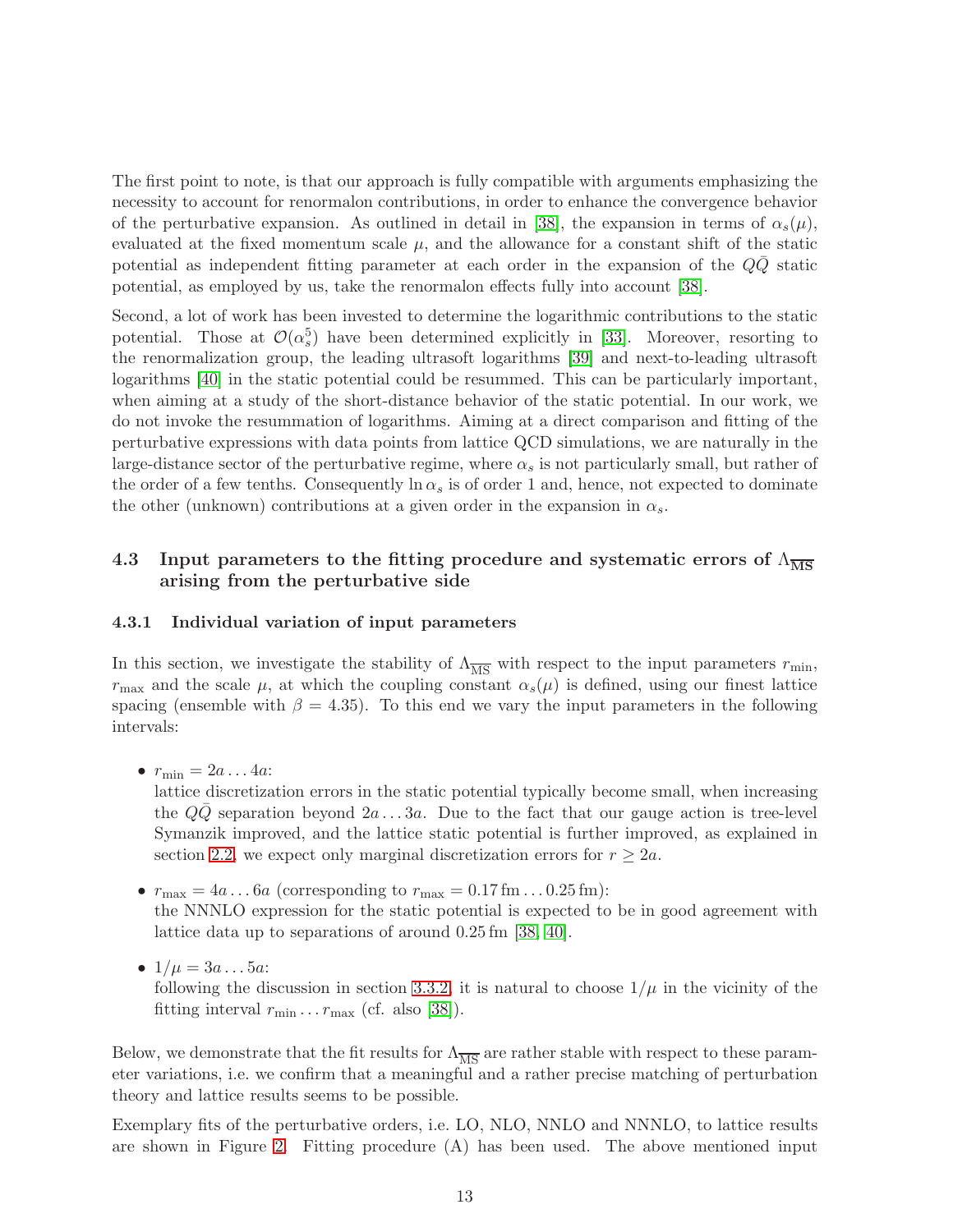parameters have been chosen at the centers of their above defined ranges of variation, i.e.  $r_{\min} =$  $3a$ ,  $r_{\text{max}} = 5a$  and  $1/\mu = (r_{\text{min}} + r_{\text{max}})/2 = 4a$ . The resulting values for  $\Lambda_{\overline{\text{MS}}}$  values in MeV are shown in the figure captions.



<span id="page-14-0"></span>Figure 2: Exemplary fits of the perturbative expressions at LO, NLO, NNLO and NNNLO to  $\beta = 4.35$  lattice results. We employ fitting procedure (A), and set  $r_{\min} = 3a$ ,  $r_{\max} = 5a$ , and  $1/\mu = 4a$ .

To understand, how the extracted  $\Lambda_{\overline{\text{MS}}}$  depends on the input parameters  $r_{\text{min}}$ ,  $r_{\text{max}}$  and  $1/\mu$ , we vary them individually in the following.

In Figure [3](#page-15-0) we vary the scale  $1/\mu$  between  $r_{\min} = 3a$  and  $r_{\max} = 5a$ . Moreover, we compare fitting procedure  $(A)$  and  $(B)$ :

- In order to allow for a meaningful determination of  $\Lambda_{\overline{MS}}$  it is important that the dependence of the fit results for  $\Lambda_{\overline{\text{MS}}}$  on the scale  $\mu$  is rather weak; this amounts to a plateaux-like behavior in the plot of  $\Lambda_{\overline{\rm MS}}$  as a function of  $1/\mu$ . Such behavior is clearly observable at NNNLO, and to some extent also at NNLO.
- The expressions at NNNLO and NNLO yield similar results, indicating that higher orders do not contribute significantly.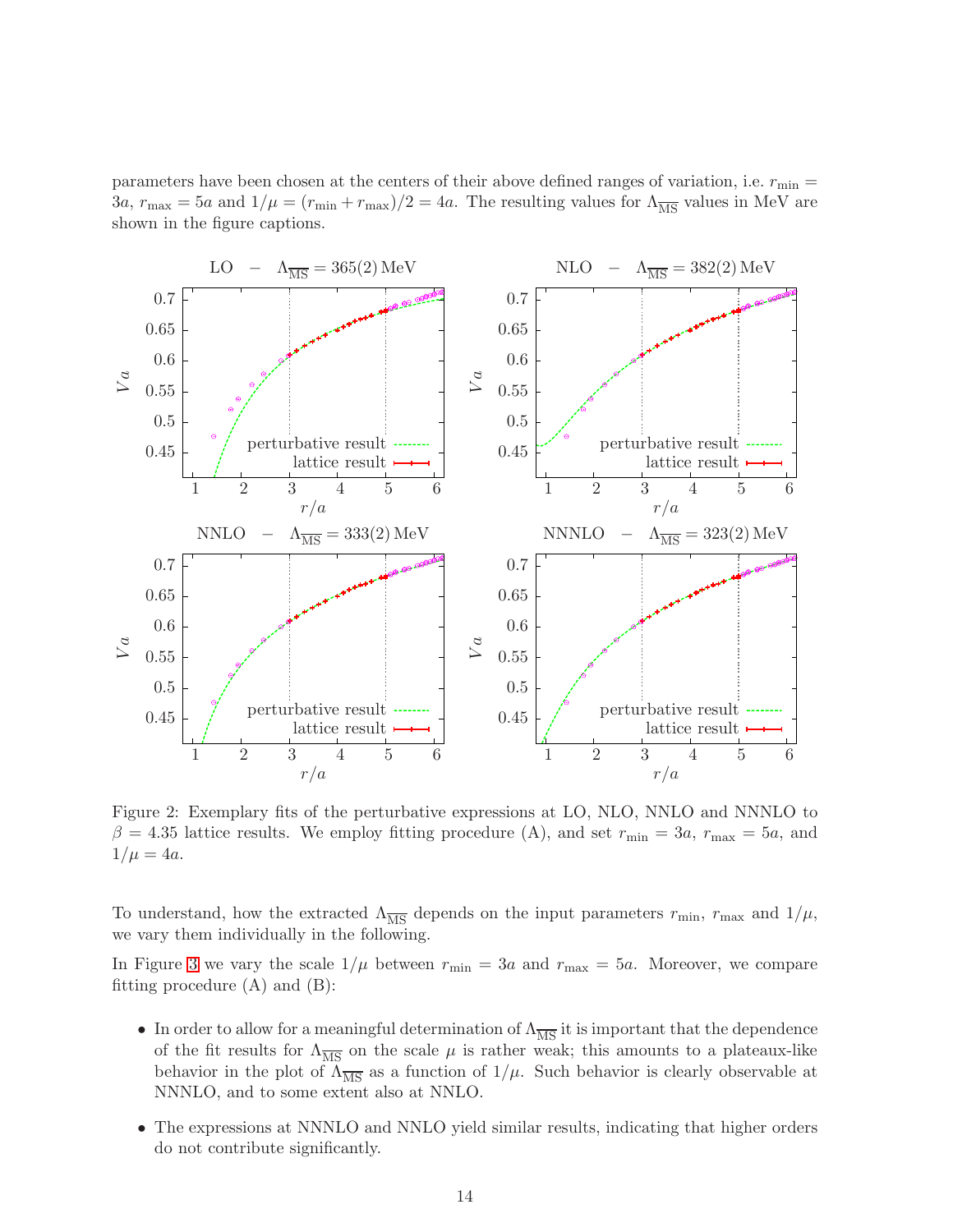- The convergence of the four available orders, i.e. LO, NLO, NNLO and NNNLO, is better for fitting procedure (A) than for fitting procedure (B); this might be related to the fact that for (A) always the 4-loop expression for  $\alpha_s(\mu)$  is used, i.e. that the fit formulae used for (B) contain less information.
- Fitting procedure  $(A)$ :
	- Variation of  $\Lambda_{\overline{\text{MS}}}$  (NNLO): 307 MeV...366 MeV.
	- Variation of  $\Lambda_{\overline{\rm MS}}$  (NNNLO): 312 MeV...344 MeV.
- Fitting procedure (B):
	- Variation of  $\Lambda_{\overline{\text{MS}}}$  (NNLO): 257 MeV...320 MeV.
	- Variation of  $\Lambda_{\overline{\text{MS}}}$  (NNNLO): 304 MeV . . . 313 MeV.



<span id="page-15-0"></span>Figure 3: Plot of  $\Lambda_{\overline{\rm MS}}$  as a function of  $1/\mu$  at LO, NLO, NNLO, and NNNLO; left: fitting procedure  $(A)$ ; right: fitting procedure  $(B)$ .

In Figure [4](#page-16-0) we investigate the stability of the fit results for  $\Lambda_{\overline{MS}}$  with respect to a variation of the fitting interval  $r_{\min} \ldots r_{\max}$ , applying fitting procedure (A); we vary both  $r_{\min}$  and  $r_{\max}$ separately as well as the center of the fitting interval, while keeping its extension  $r_{\text{max}} - r_{\text{min}}$ fixed:

- Fit results for  $\Lambda_{\overline{\text{MS}}}$  depend only weakly on the fitting range in particular for NNLO and NNNLO.
- Varying  $r_{\min} = 2a \dots 4a$ ,  $r_{\max} = 5a$ ,  $1/\mu = (r_{\min} + r_{\max})/2$ :
	- Variation of  $\Lambda_{\overline{\text{MS}}}$  (NNLO): 327 MeV...337 MeV.
	- Variation of  $\Lambda_{\overline{\text{MS}}}$  (NNNLO): 313 MeV . . . 332 MeV.
- Varying  $r_{\text{max}} = 4a \dots 6a$ ,  $r_{\text{min}} = 3a$ ,  $1/\mu = (r_{\text{min}} + r_{\text{max}})/2$ :
	- Variation of  $\Lambda_{\overline{\text{MS}}}$  (NNLO): 325 MeV...338 MeV.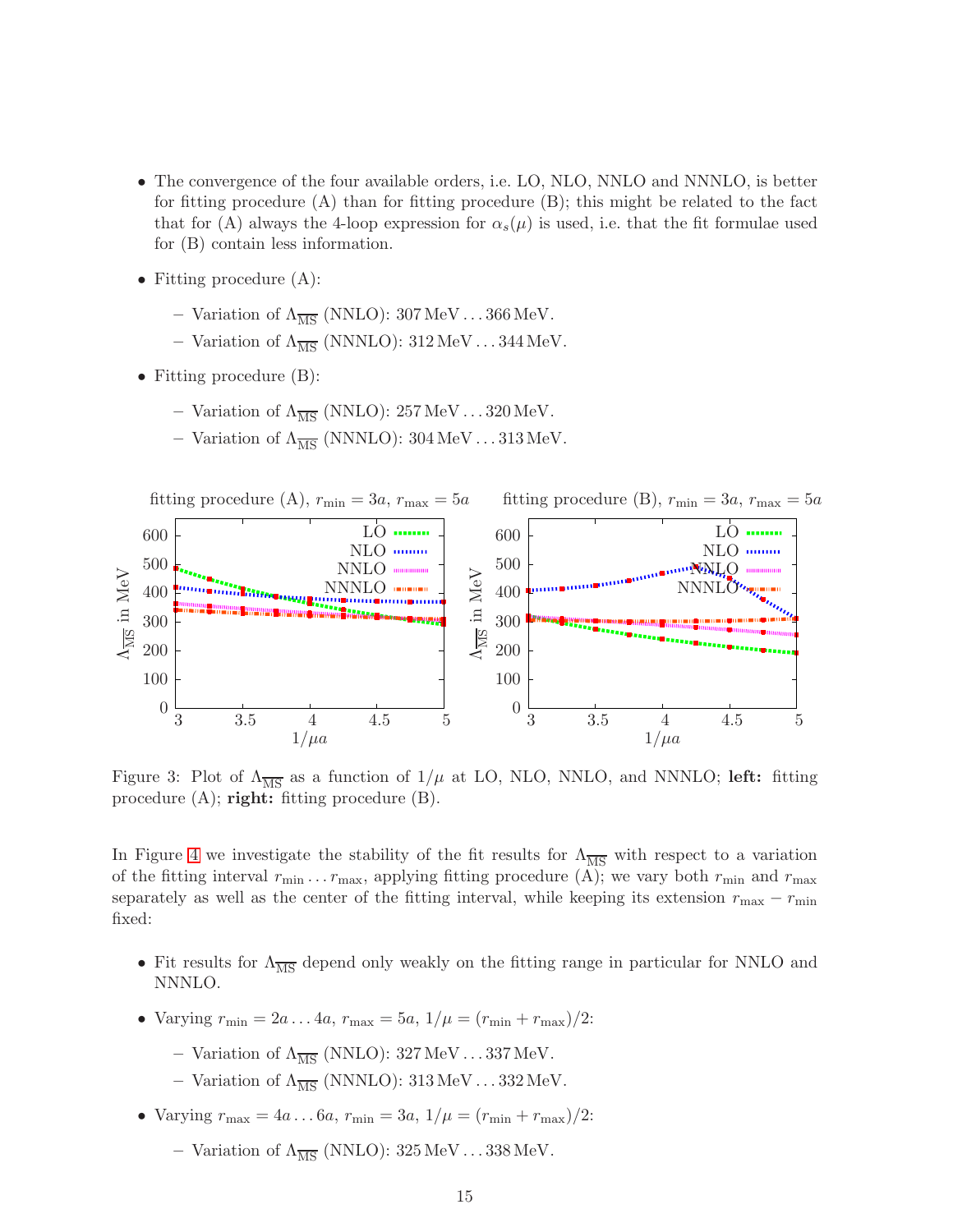– Variation of  $\Lambda_{\overline{\text{MS}}}$  (NNNLO): 316 MeV...329 MeV.

- Varying  $1/\mu = 3a \dots 5a$ ,  $r_{\min} = 1/\mu a$ ,  $r_{\max} = 1/\mu + a$ :
	- Variation of  $\Lambda_{\overline{\text{MS}}}$  (NNLO): 318 MeV...342 MeV.
	- Variation of  $\Lambda_{\overline{\text{MS}}}$  (NNNLO): 305 MeV...336 MeV.



<span id="page-16-0"></span>Figure 4:  $\Lambda_{\overline{\text{MS}}}$  at LO, NLO, NNLO, and NNNLO, fitting procedure (A); left: as a function of  $r_{\text{min}}$ ; right: as a function of  $r_{\text{max}}$ ; bottom: as a function of  $1/\mu$ .

The variation of  $\Lambda_{\overline{\text{MS}}}$  induced when varying the input parameters individually, as done in Figure [3](#page-15-0) and Figure [4,](#page-16-0) is summarized graphically in Figure [5](#page-17-0) both at NNLO (blue) and at (red). As systematic uncertainty one could quote, e.g. the whole range of values covered by the NNNLO variations,

<span id="page-16-1"></span>
$$
\Lambda_{\overline{\rm MS}} = 304 \,\text{MeV} \dots 344 \,\text{MeV} \tag{46}
$$

The sources of the systematic error investigated above might, however, be correlated. To be on the safe side one could add the errors in quadrature. Another more sophisticated method is discussed in section [4.3.2.](#page-17-1)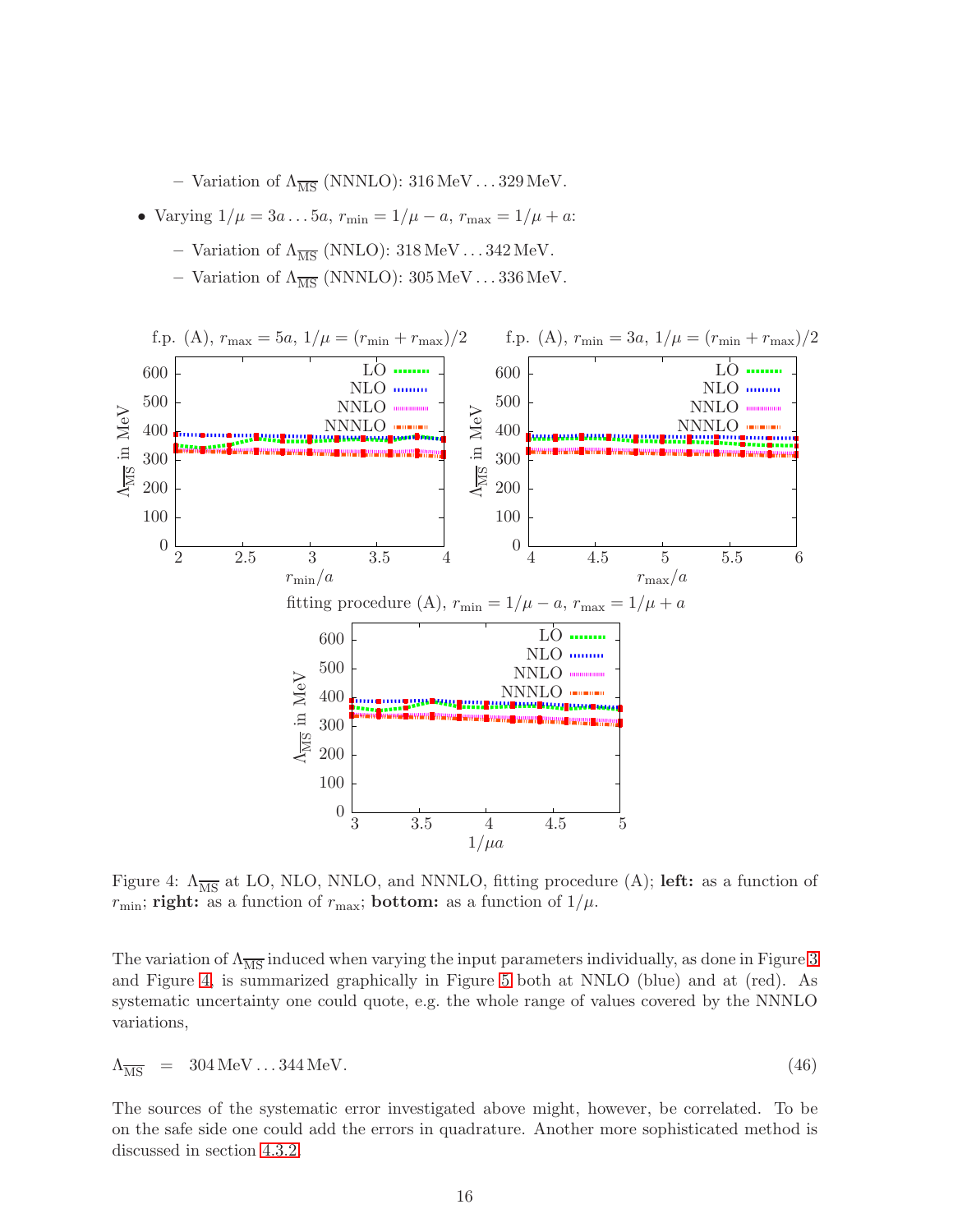

<span id="page-17-0"></span>Figure 5: Graphical summary of the variation of  $\Lambda_{\overline{\text{MS}}}$ , when altering the input parameters individually (cf. Figure [3](#page-15-0) and Figure [4](#page-16-0) and the corresponding text).

#### <span id="page-17-1"></span>4.3.2 Inclusion of correlations between different sources of the systematic error

To account for possible correlations, we perform a large number of fits, with the input parameters chosen randomly and uniformly in the intervals specified above. As systematic error we then take the variance of the fit results.

We have performed 40,000 fits (sufficiently many that the statistical error of the variance is negligible):

- 10,000 NNLO fits, fitting procedure  $(A)$ ;
- 10,000 NNLO fits, fitting procedure (B);
- 10,000 NNNLO fits, fitting procedure  $(A)$ ;
- 10,000 NNNLO fits, fitting procedure (B).

For these fits we randomly choose

- $r_{\min} = 2a \dots 4a$  and  $r_{\max} = 4a \dots 6a$ , imposing the constraint  $r_{\max} r_{\min} \ge a$ ;
- $1/\mu = r_{\min} \ldots r_{\max}$ .

We obtain an average and a variance, i.e. a systematic error, of

$$
\Lambda_{\overline{\rm MS}} = 315(26) \,\text{MeV}.\tag{47}
$$

The error is slightly larger as compared to that stated in eq. [\(46\)](#page-16-1). However, both results perfectly agree within errors.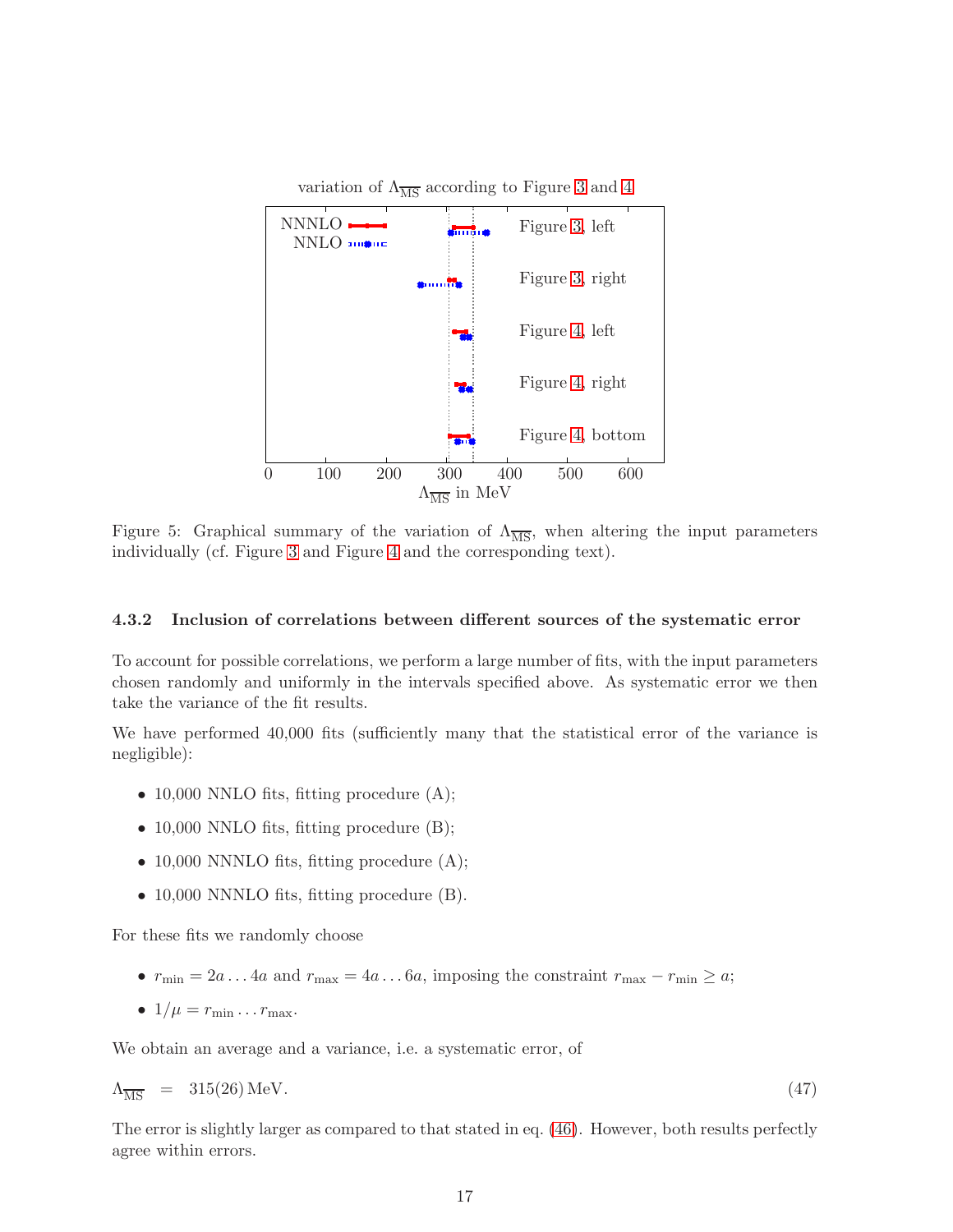The fitting procedure introduces an additional statistical uncertainty of  $\approx 2 \text{ MeV}$ , which is negligible, when added in quadrature.

Further systematic uncertainties, exclusively originating from the lattice static potential, are discussed in the next subsection.

#### 4.4 Systematic errors of  $\Lambda_{\overline{\rm MS}}$  associated with the lattice computation

In the following we address lattice discretization errors and finite volume effects. Moreover, we investigate the dependence of the static potential on the light quark mass.

#### <span id="page-18-0"></span>4.4.1 Lattice discretization errors

To get an idea about the order of magnitude of lattice discretization errors, we turn to the lightest quark mass available at each of the four values of the lattice spacing. As can be seen from Table [1,](#page-3-0) the corresponding pions are roughly of the same mass  $\approx 284 \,\text{MeV}$ . . . 352 MeV. Keeping the parameters  $r_{\text{min}}$  and  $r_{\text{max}}$  in physical units approximately the same, we then extract values for  $\Lambda_{\overline{\rm MS}}$  in physical units, by performing fits (fitting procedure (A), NNNLO,  $1/\mu = (r_{\rm max} + r_{\rm min})/2$ ),

•  $\beta = 3.90$ :  $r_{\text{min}} = 2.00 \times a$ ,  $r_{\text{max}} = 3.50 \times a \rightarrow \Lambda_{\overline{\text{MS}}} = 317(12) \,\text{MeV}.$ •  $\beta = 4.05$ :  $r_{\text{min}} = 2.53 \times a$ ,  $r_{\text{max}} = 4.42 \times a \rightarrow \Lambda_{\overline{\text{MS}}} = 312(10) \,\text{MeV}.$ •  $\beta = 4.20 \; (L^3 \times T = 48^3 \times 96)$ :  $r_{\text{min}} = 3.14 \times a$ ,  $r_{\text{max}} = 5.50 \times a \rightarrow \Lambda_{\overline{\text{MS}}} = 306(5) \text{ MeV}.$ •  $\beta = 4.35$ :  $r_{\text{min}} = 3.77 \times a$ ,  $r_{\text{max}} = 6.60 \times a \rightarrow \Lambda_{\overline{\text{MS}}} = 304(12) \,\text{MeV}.$ 

Note, that the errors associated with the extracted  $\Lambda_{\overline{MS}}$  values are rather large, because this time we have included the errors associated with the lattice spacings (cf. Table [1\)](#page-3-0). This is essential, when comparing results obtained at different values of the lattice spacing.

These results for  $\Lambda_{\overline{\text{MS}}}$ , as well as a continuum extrapolation assuming a dependence  $\propto a^2$ , are depicted in Figure [6.](#page-19-0) Within statistical errors, the result of the extrapolation,  $\Lambda_{\overline{MS}} =$ 298(11) MeV, is in agreement with the result at  $\beta = 4.35$ . Nevertheless, Figure [6](#page-19-0) indicates that there might be a slight downward tendency, when approaching the continuum limit. We are conservative and add an additional systematic error of  $\pm 6$  MeV to  $\Lambda_{\overline{\rm MS}}$ , estimated by taking the difference between the central values of  $\Lambda_{\overline{\text{MS}}}$  at our smallest lattice spacing and the continuum extrapolation.

#### 4.4.2 Finite volume effects

We investigate finite volume effects by considering the two spacetime volumes at  $\beta = 4.20$ , which differ by a factor of 16. Again we extract  $\Lambda_{\overline{\rm MS}}$  by performing fits with identical parameters  $r_{\min} = 3.14 \times a$  and  $r_{\max} = 5.50 \times a$ :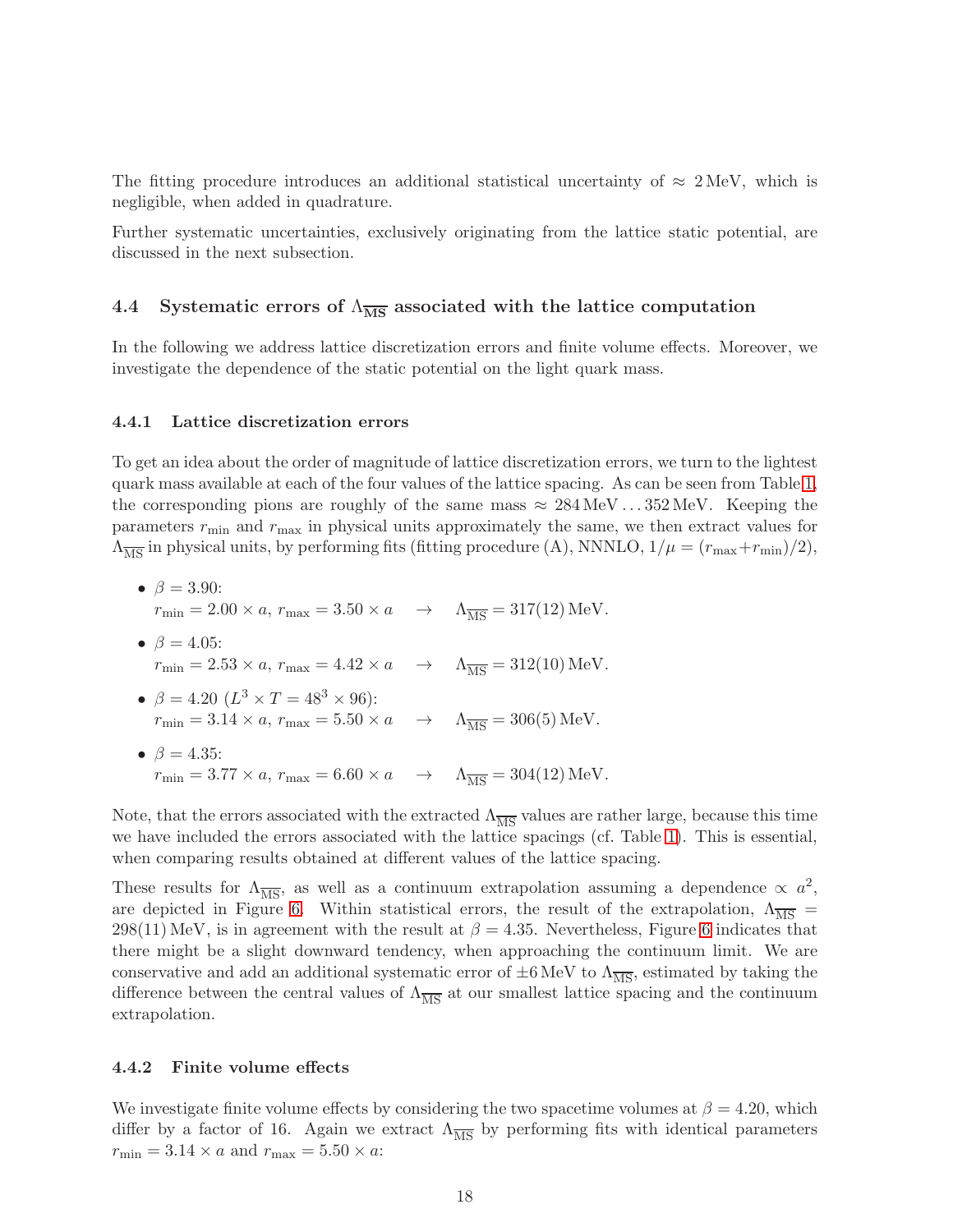

<span id="page-19-0"></span>Figure 6: Dependence of  $\Lambda_{\overline{\text{MS}}}$  on the lattice spacing.

•  $\beta = 4.20 \ (L^3 \times T = 24^3 \times 48):$   $\rightarrow \ \Lambda_{\overline{\text{MS}}} = 305(1) \text{ MeV}.$ •  $\beta = 4.20 \ (L^3 \times T = 48^3 \times 96):$   $\rightarrow \ \Lambda_{\overline{\text{MS}}} = 306(1) \,\text{MeV}.$ 

Within tiny statistical errors (compared to the systematic uncertainty of  $\pm 26$  MeV determined in section [4.3\)](#page-13-0)  $\Lambda_{\overline{\rm MS}}$  does not change, when increasing the spacetime volume by the above mentioned factor 16. The smaller of the two lattice volumes investigated roughly corresponds to our ensemble at  $\beta = 4.35$ , which we will use to determine the final result for  $\Lambda_{\overline{\text{MS}}}$ . Therefore, we do not expect considerable finite volume corrections.

#### 4.4.3 Non-vanishing light quark mass

Since the perturbative expressions in section [3](#page-6-0) are derived under the assumption of massless dynamical quarks, while our lattice results employ light quarks of equal, but finite mass, with pion masses  $m_{PS} \gtrsim 284 \text{ MeV}$ , it is essential to investigate the quark mass-dependence. To this end, we consider the three different values of the light quark mass, available at  $\beta = 4.05$  (cf. Table [1\)](#page-3-0). As before we extract  $\Lambda_{\overline{\text{MS}}}$  by performing fits with identical parameters  $r_{\text{min}} = 2.53 \times a$ and  $r_{\text{max}} = 4.42 \times a$ :

- $m_{\text{PS}} = 325 \,\text{MeV}$ :  $\rightarrow \Lambda_{\overline{\text{MS}}} = 312(1) \,\text{MeV}$ .
- $m_{\text{PS}} = 449 \,\text{MeV}$ :  $\rightarrow \Lambda_{\overline{\text{MS}}} = 313(1) \,\text{MeV}$ .
- $m_{\text{PS}} = 517 \,\text{MeV}$ :  $\rightarrow \Lambda_{\overline{\text{MS}}} = 312(1) \,\text{MeV}$ .

Within tiny statistical errors  $\Lambda_{\overline{\rm MS}}$  is constant in the quark mass region investigated. Therefore, we do not expect a dramatic change, when approaching the massless limit. In other words we consider the systematic error introduced by comparing a massive lattice computation with a massless perturbative calculation negligible compared to the uncertainty of  $\pm 26 \,\text{MeV}$  already determined in section [4.3.](#page-13-0)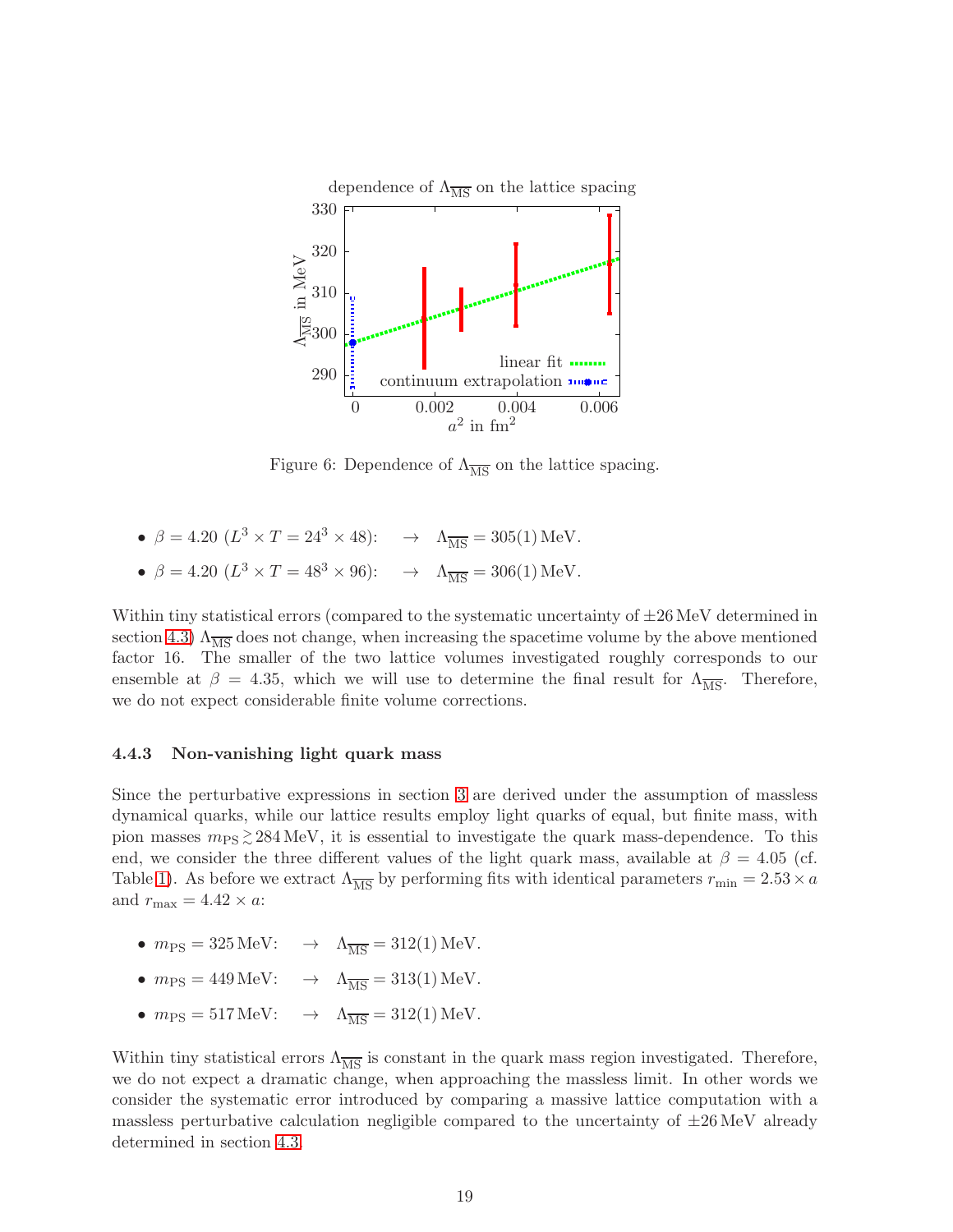#### 4.5 Final results for  $\Lambda_{\overline{\text{MS}}}$

In the following, we quote our final results for  $\Lambda_{\overline{MS}}$  in QCD with  $n_f = 2$  dynamical quark flavors. We list these results both in units of  $r_0^4$  $r_0^4$  and in MeV. The determination is based on the lattice results at our finest lattice spacing, i.e. at  $\beta = 4.35$ , as explained in section [4.3.2.](#page-17-1) The errors, which we combine by adding them in quadrature, are

- (1) the systematic errors associated with perturbation theory and the input parameters of the fitting procedure (cf. section [4.3.2\)](#page-17-1),
- (2) the estimated lattice discretization errors (cf. section [4.4.1\)](#page-18-0),
- (3) the errors associated with  $r_0/a = 9.81(13)$  and the lattice spacing  $a = 0.0420(17)$  fm, respectively.

Therewith, we finally obtain

<span id="page-20-0"></span>
$$
r_0 \Lambda_{\overline{\rm MS}} = 0.658(55) , \quad \Lambda_{\overline{\rm MS}} = 315(30) \,\text{MeV}.
$$
 (48)

<span id="page-20-1"></span> ${}^{4}r_{0}$  is defined via  $r_{0}^{2}F(r_{0}) = 1.65$ , where  $F(r) = dV(r)/dr$  [\[41\]](#page-26-13).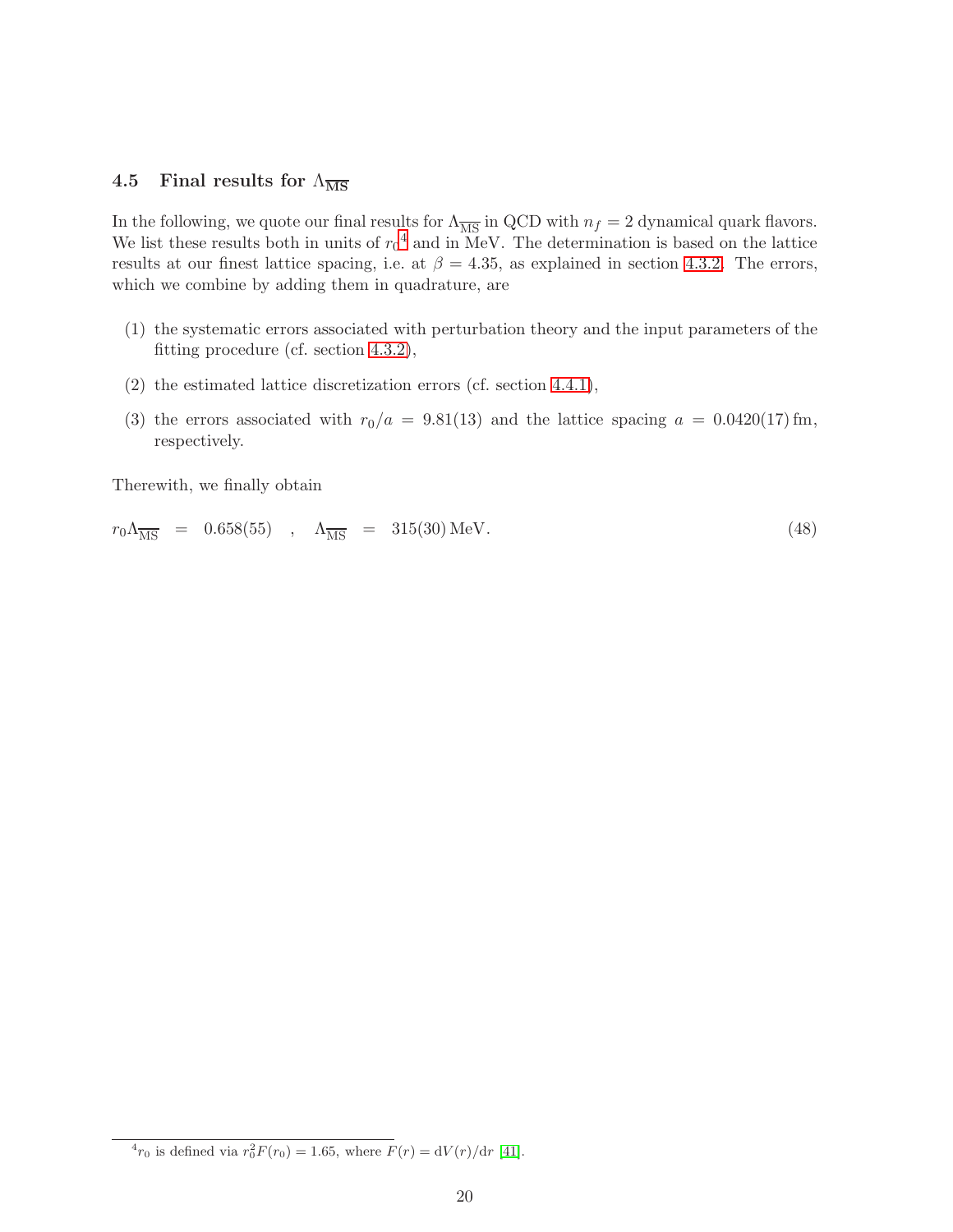# <span id="page-21-0"></span>5 Conclusions

We have determined  $\Lambda_{\overline{MS}}$  for QCD with  $n_f = 2$  dynamical quark flavors, by fitting various orders of the perturbative expansion of the  $Q\overline{Q}$  static potential, up to terms of  $\mathcal{O}(\alpha_s^4)$  and  $\sim \alpha_s^4 \ln \alpha_s$ , to corresponding lattice data points.

In units of the hadronic scale  $r_0$  our result reads

$$
r_0 \Lambda_{\overline{\rm MS}} = 0.658(55), \tag{49}
$$

while in physical units it is given by

<span id="page-21-2"></span>
$$
\Lambda_{\overline{\rm MS}} = 315(30) \,\text{MeV}.\tag{50}
$$

To obtain the latter result, the physical scale has been set by fixing the lattice scale via the experimental results for the pion mass and the pion decay constant.<sup>[5](#page-21-1)</sup>

All sources of systematic error have been investigated: neglect of higher orders in the perturbative expansion, the choice of the scale  $\mu$ , at which  $\alpha_s$  is defined, the dependence of the fit results on the fitting range, lattice discretization errors and finite volume effects, as well as finite quark masses. The errors quoted above are dominated by the variations of  $\Lambda_{\overline{\rm MS}}$ , when fitting different perturbative expressions for the static potential to the lattice results, while varying the fitting window and the scale  $\mu$ . In principle this error could be reduced. This, however, would require either higher orders in the perturbative expansion, or lattice results at even finer lattice spacing; neither is available at the moment.

Our results compare well with other determinations of  $\Lambda_{\overline{MS}}$  for QCD with  $n_f = 2$  dynamical quark flavors from the literature, e.g.

- a lattice computation using the Schrödinger functional [\[43,](#page-26-14) [44\]](#page-26-15); result:  $r_0\Lambda_{\overline{\rm MS}} = 0.73(3)(5);$
- a lattice computation using  $r_0$  and a boosted coupling [\[45\]](#page-27-0); result:  $\Lambda_{\overline{\rm MS}} = 261(17)(26)$  MeV (the scale has been set via  $r_0^{[45]} = 0.467$  $r_0^{[45]} = 0.467$  $r_0^{[45]} = 0.467$  fm, while our ETMC  $r_0$  is significantly smaller,  $r_0^{\text{ETMC}} = 0.42 \,\text{fm}$ ; converting the result to our scale yields  $\Lambda_{\overline{\text{MS}}} = 290(19)(29) \,\text{MeV}$ );
- a lattice computation using Landau-gauge gluon and ghost correlations [\[46\]](#page-27-1); result:  $r_0\Lambda_{\overline{\rm MS}} =$  $0.60(3)(2);$
- an ETMC lattice computation using the ghost-gluon running QCD coupling [\[47\]](#page-27-2); result:  $\Lambda_{\overline{\rm MS}} = 330(23)(22)_{-33}$  MeV;
- variationally optimized perturbation, combined with renormalization group properties [\[48\]](#page-27-3); result:  $\Lambda_{\overline{\text{MS}}} = 255^{+40}_{-15} \text{ MeV}.$

Our result for  $\Lambda_{\overline{MS}}$  and the results from literature listed above are summarized graphically in Figure [7.](#page-22-0)

<span id="page-21-1"></span><sup>&</sup>lt;sup>5</sup>Since the lattice setup is  $n_f = 2$  QCD, while experimental results may also be affected, e.g. by dynamical strange and charm quarks, isospin breaking or electromagnetic effects, a different choice of observables, for example the pion mass and the nucleon mass, might yield a slightly different lattice spacing and, therefore, a corresponding change of the result for  $\Lambda_{\overline{\text{MS}}}$  in units of MeV. The effect might be as large as 10%, i.e. of the same order of magnitude as the error  $\pm 30$  MeV already quoted. Therefore, specifying  $\Lambda_{\overline{\rm MS}}$  in units of  $r_0$  is preferable. For a more detailed discussion about problems and ambiguities associated with scale setting cf., e.g. [\[42\]](#page-26-16).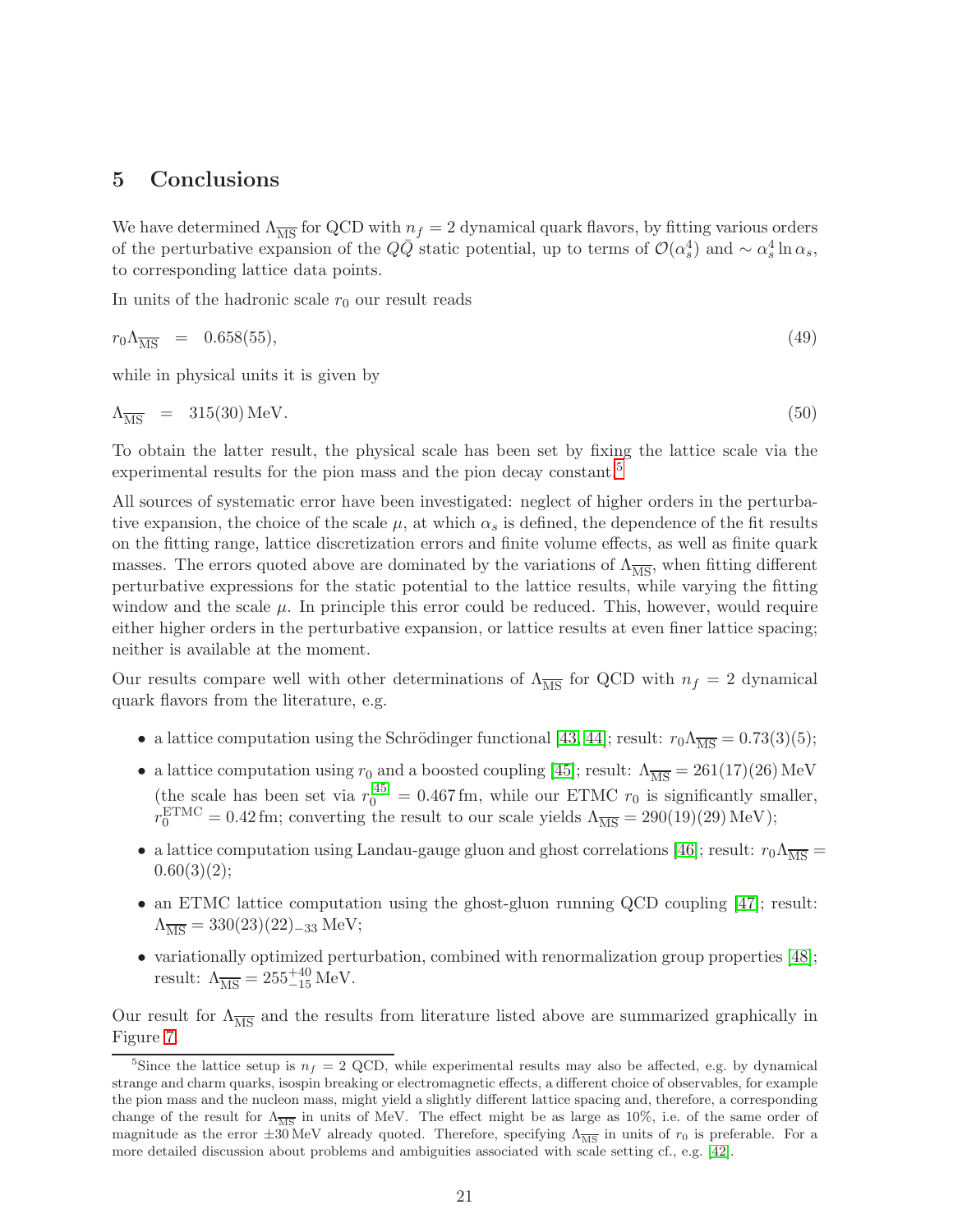

<span id="page-22-0"></span>Figure 7: Graphical summary of various results for  $\Lambda_{\overline{MS}}$  in QCD with  $n_f = 2$  dynamical quark flavors (to eliminate discrepancies due to different methods of scale setting, the results from [\[43,](#page-26-14) [44,](#page-26-15) [45,](#page-27-0) [46\]](#page-27-1) have been converted using our value for  $r_0$ ,  $r_0^{\text{ETMC}} = 0.42 \text{ fm}$ ).

Let us finally emphasize again that our value for  $\Lambda_{\overline{MS}}$  for QCD with  $n_f = 2$  is in good agreement with the results of other approaches aiming at its determination (cf. Figure [7\)](#page-22-0). The systematic error in our final result, eq. [\(50\)](#page-21-2), is of the order of ten percent, which is also compatible with the systematic errors of the works listed in Figure [7.](#page-22-0) Our investigation here opens the path towards the determination of  $\Lambda_{\overline{\text{MS}}}$  for a larger number of dynamical quark flavors also, such as the ongoing efforts of the ETMC collaboration using  $N_f = 2 + 1 + 1$  (dynamical up and down, strange and charm quarks) [\[49,](#page-27-4) [50\]](#page-27-5). As we were able to show in this work, that  $\Lambda_{\overline{MS}}$  can be determined from the static potential for a lattice spacing of  $a \approx 0.042$  fm, a corresponding calculation for  $N_f = 2 + 1 + 1$  will hence be possible as soon as respective lattice data at such small values of the lattice spacing becomes available.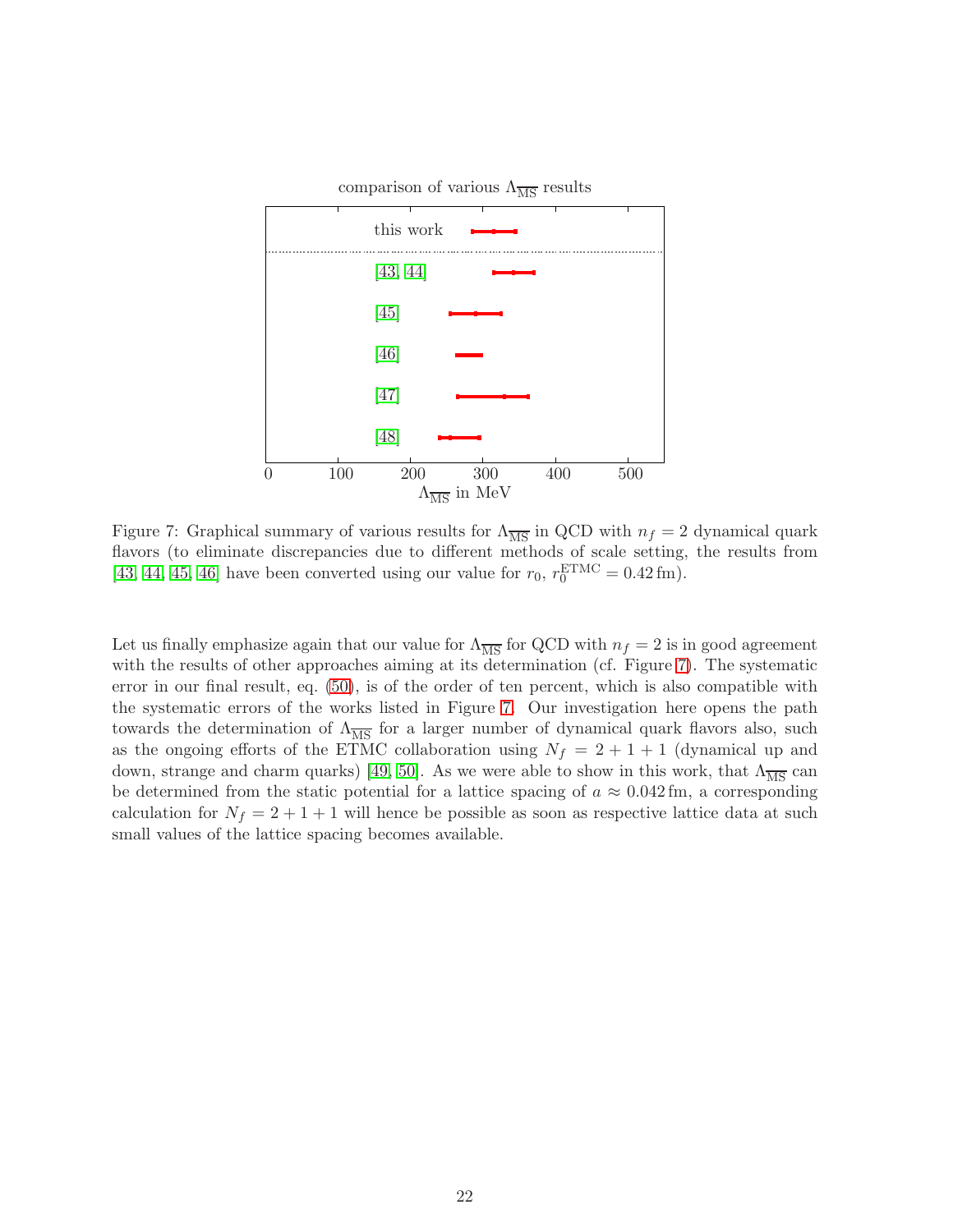# <span id="page-23-0"></span>A Monte Carlo evaluation of the integral [\(9\)](#page-4-0)

In order to achieve a tree-level improvement of the static potential, computed with the tree-level improved Symanzik action, one has to solve the integral

<span id="page-23-1"></span>
$$
G(\mathbf{r}) = \frac{1}{(2\pi)^3} \int_{-\pi}^{+\pi} d^3k \frac{\prod_{j=1}^3 \cos(k_j r_j)}{4\sum_{j=1}^3 \sin^2(k_j/2) + (4/3)\sum_{j=1}^3 \sin^4(k_j/2)}
$$
(51)

(cf. section [2](#page-2-0) and eq.  $(9)$ ).

In principle one could evaluate this integral directly by means of standard Monte Carlo methods. However, due to the fact that the integral is dominated by the singularity at  $\mathbf{k} = 0$ , this would result in a rather large statistical error.

To circumvent this problem, we split the integral in two parts,

$$
G(\mathbf{r}) = G_1(\mathbf{r}) + G_2(\mathbf{r}) \tag{52}
$$

$$
G_1(\mathbf{r}) = \frac{1}{(2\pi)^3} \int_{-\pi}^{+\pi} d^3k \frac{\prod_{j=1}^3 \cos(k_j r_j)}{4\sum_{j=1}^3 \sin^2(k_j/2)}\tag{53}
$$

$$
G_2(\mathbf{r}) = \frac{1}{(2\pi)^3} \int_{-\pi}^{+\pi} d^3k \left( \frac{\prod_{j=1}^3 \cos(k_j r_j)}{4 \sum_{j=1}^3 \sin^2(k_j/2) + (4/3) \sum_{j=1}^3 \sin^4(k_j/2)} - \frac{\prod_{j=1}^3 \cos(k_j r_j)}{4 \sum_{j=1}^3 \sin^2(k_j/2)} \right). \tag{54}
$$

The first part,  $G_1$ , can be solved exactly by applying a clever recursion technique [\[51\]](#page-27-6). Since the integrand of the second part is rather smooth, a Monte Carlo evaluation yields a statistical error, which is around two orders of magnitude smaller than that obtained by a direct computation of [\(51\)](#page-23-1), when using a comparable amount of computer time. In other words the necessary computational resources needed to reach a desired precision are reduced by a factor of  $\approx 10^4$ .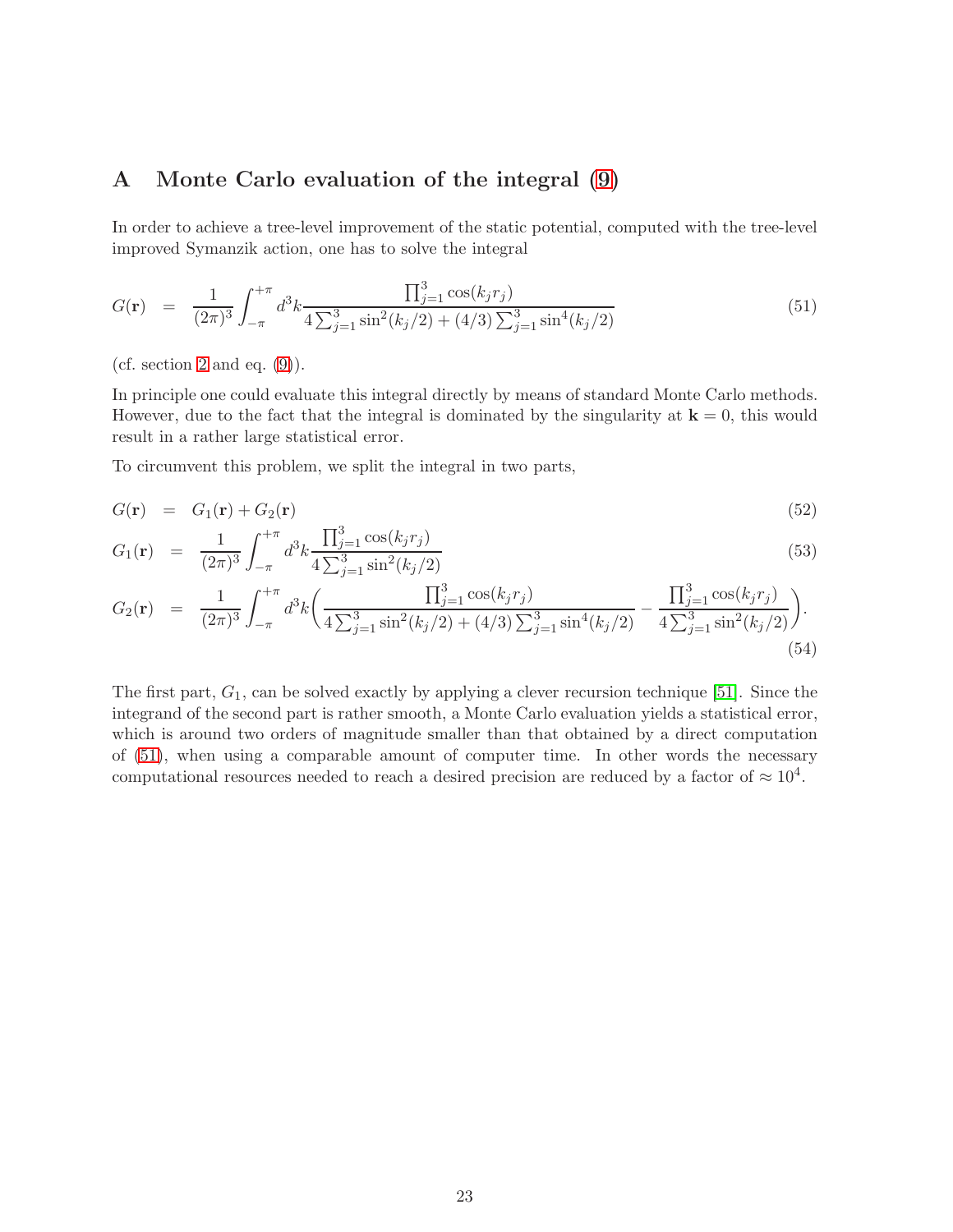## Acknowledgments

It is a pleasure to thank E. Garcia Ramos and A. Nube for simulating and providing ETMC gauge link configurations at  $\beta = 4.35$ .

F.K. is grateful to N. Brambilla and A. Vairo for drawing his attention to the issue of the determination of  $\Lambda_{\overline{\rm MS}}$  by merging perturbative calculations and lattice simulations, and acknowledges detailed and enlightening discussions with them.

Moreover, we would like to thank J. Braun, R. Sommer and M. Steinhauser for helpful discussions.

This work has been supported in part by the DFG Sonderforschungsbereich TR9 Computergestützte Theoretische Teilchenphysik.

M.W. acknowledges support by the Emmy Noether Programme of the DFG (German Research Foundation), grant WA 3000/1-1.

F.K. and M.W. acknowledge inspiring comments from König M. Dillig.

# <span id="page-24-0"></span>References

- <span id="page-24-1"></span>[1] W. Fischler, "Quark-anti-quark potential in QCD," Nucl. Phys. B 129, 157 (1977).
- [2] A. Billoire, "How heavy must be quarks in order to build Coulombic  $q\bar{q}$  bound states," Phys. Lett. B 92, 343 (1980).
- <span id="page-24-2"></span>[3] M. Peter, "The static quark-anti-quark potential in QCD to three loops," Phys. Rev. Lett. 78, 602 (1997) [\[arXiv:hep-ph/9610209\]](http://arxiv.org/abs/hep-ph/9610209).
- <span id="page-24-3"></span>[4] M. Peter, "The static potential in QCD: a full two loop calculation," Nucl. Phys. B 501, 471 (1997) [\[arXiv:hep-ph/9702245\]](http://arxiv.org/abs/hep-ph/9702245).
- <span id="page-24-4"></span>[5] Y. Schroder, "The static potential in QCD to two loops," Phys. Lett. B 447, 321 (1999) [\[arXiv:hep-ph/9812205\]](http://arxiv.org/abs/hep-ph/9812205).
- <span id="page-24-5"></span>[6] A. V. Smirnov, V. A. Smirnov and M. Steinhauser, "Three-loop static potential," Phys. Rev. Lett. 104 (2010) 112002 [\[arXiv:0911.4742](http://arxiv.org/abs/0911.4742) [hep-ph]].
- <span id="page-24-6"></span>[7] C. Anzai, Y. Kiyo and Y. Sumino, "Static QCD potential at three-loop order," Phys. Rev. Lett. 104 (2010) 112003 [\[arXiv:0911.4335](http://arxiv.org/abs/0911.4335) [hep-ph]].
- <span id="page-24-7"></span>[8] F. A. Chishtie and V. Elias, "RG/Pade estimate of the three-loop contribution to the QCD static potential function," Phys. Lett. B 521 (2001) 434 [\[arXiv:hep-ph/0107052\]](http://arxiv.org/abs/hep-ph/0107052).
- <span id="page-24-8"></span>[9] A. V. Smirnov, V. A. Smirnov and M. Steinhauser, "Full result for the three-loop static quark potential," PoS RADCOR2009, 075 (2010) [\[arXiv:1001.2668](http://arxiv.org/abs/1001.2668) [hep-ph]].
- <span id="page-24-9"></span>[10] A. V. Smirnov, V. A. Smirnov and M. Steinhauser, "Fermionic contributions to the threeloop static potential," Phys. Lett. B 668, 293 (2008) [\[arXiv:0809.1927](http://arxiv.org/abs/0809.1927) [hep-ph]].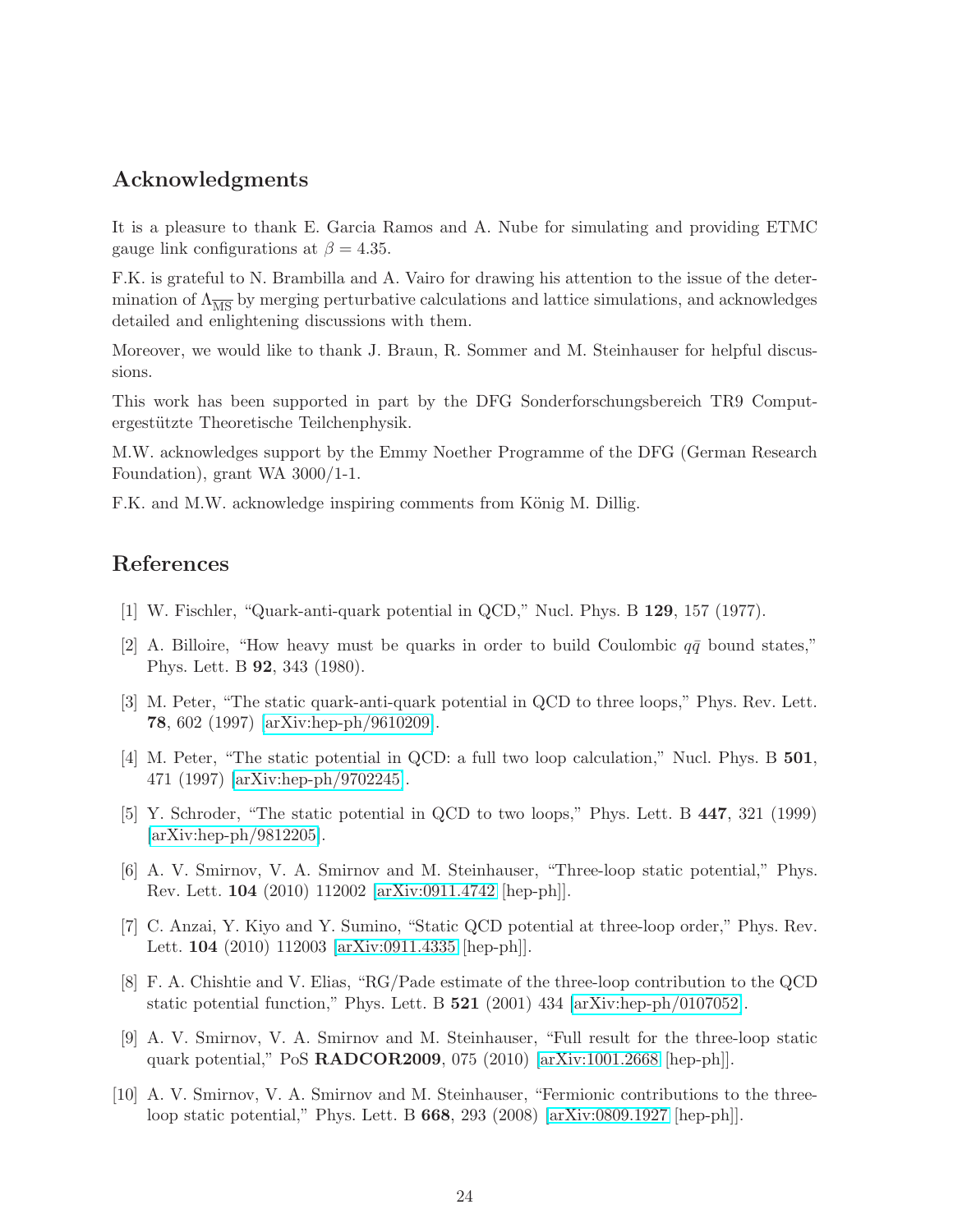- <span id="page-25-1"></span><span id="page-25-0"></span>[11] T. Appelquist, M. Dine and I. J. Muzinich, "The static limit of quantum chromodynamics," Phys. Rev. D 17 (1978) 2074.
- <span id="page-25-2"></span>[12] N. Brambilla, A. Pineda, J. Soto and A. Vairo, "The infrared behavior of the static potential in perturbative QCD," Phys. Rev. D 60, 091502 (1999) [\[arXiv:hep-ph/9903355\]](http://arxiv.org/abs/hep-ph/9903355).
- <span id="page-25-3"></span>[13] S. Necco and R. Sommer, "The  $n_f = 0$  heavy quark potential from short to intermediate distances," Nucl. Phys. B 622, 328 (2002) [\[arXiv:hep-lat/0108008\]](http://arxiv.org/abs/hep-lat/0108008).
- <span id="page-25-4"></span>[14] M. Donnellan, F. Knechtli, B. Leder, R. Sommer, "Determination of the static potential with dynamical fermions," Nucl. Phys. B849, 45-63 (2011). [\[arXiv:1012.3037](http://arxiv.org/abs/1012.3037) [hep-lat]].
- <span id="page-25-5"></span>[15] C. Michael, "The Running coupling from lattice gauge theory," Phys. Lett. B 283, 103 (1992) [\[arXiv:hep-lat/9205010\]](http://arxiv.org/abs/hep-lat/9205010).
- [16] N. Brambilla, X. Garcia i Tormo, J. Soto and A. Vairo, "Precision determination of  $r_0\Lambda_{\overline{MS}}$ from the QCD static energy," Phys. Rev. Lett. 105, 212001 (2010) [\[arXiv:1006.2066](http://arxiv.org/abs/1006.2066) [hep $ph$ .
- <span id="page-25-6"></span>[17] A. Pineda and J. Soto, "Effective field theory for ultrasoft momenta in NRQCD and NRQED," Nucl. Phys. Proc. Suppl. 64 (1998) 428 [\[arXiv:hep-ph/9707481\]](http://arxiv.org/abs/hep-ph/9707481).
- <span id="page-25-8"></span><span id="page-25-7"></span>[18] N. Brambilla, A. Pineda, J. Soto and A. Vairo, "Potential NRQCD: an effective theory for heavy quarkonium," Nucl. Phys. B **566** (2000) 275 [\[arXiv:hep-ph/9907240\]](http://arxiv.org/abs/hep-ph/9907240).
- [19] P. .Boucaud et al. [ETM Collaboration], "Dynamical twisted mass fermions with light quarks," Phys. Lett. B650 (2007) 304-311. [\[hep-lat/0701012\]](http://arxiv.org/abs/hep-lat/0701012).
- <span id="page-25-9"></span>[20] P. Boucaud et al. [ETM Collaboration], "Dynamical twisted mass fermions with light quarks: simulation and analysis details," Comput. Phys. Commun. 179, 695 (2008) [\[arXiv:0803.0224](http://arxiv.org/abs/0803.0224) [hep-lat]].
- <span id="page-25-10"></span>[21] R. Baron et al. [ETM Collaboration], "Light meson physics from maximally twisted mass lattice QCD," JHEP 1008, 097 (2010) [\[arXiv:0911.5061](http://arxiv.org/abs/0911.5061) [hep-lat]].
- <span id="page-25-11"></span>[22] P. Weisz, "Continuum limit improved lattice action for pure Yang-Mills theory. 1," Nucl. Phys. B 212, 1 (1983).
- <span id="page-25-12"></span>[23] R. Frezzotti, P. A. Grassi, S. Sint and P. Weisz [Alpha collaboration], "Lattice QCD with a chirally twisted mass term," JHEP 0108, 058 (2001) [\[arXiv:hep-lat/0101001\]](http://arxiv.org/abs/hep-lat/0101001).
- <span id="page-25-13"></span>[24] R. Frezzotti and G. C. Rossi, "Chirally improving Wilson fermions. 1.  $\mathcal{O}(a)$  improvement," JHEP 0408, 007 (2004) [\[arXiv:hep-lat/0306014\]](http://arxiv.org/abs/hep-lat/0306014).
- <span id="page-25-14"></span>[25] R. Frezzotti and G. C. Rossi, "Chirally improving Wilson fermions. 2. Four-quark operators," JHEP 0410, 070 (2004) [\[arXiv:hep-lat/0407002\]](http://arxiv.org/abs/hep-lat/0407002).
- <span id="page-25-15"></span>[26] A. Shindler, "Twisted mass lattice QCD," Phys. Rept. 461, 37 (2008) [\[arXiv:0707.4093](http://arxiv.org/abs/0707.4093) [hep-lat]].
- <span id="page-25-16"></span>[27] K. Jansen, C. Michael, A. Shindler and M. Wagner [ETM Collaboration], "The static-light meson spectrum from twisted mass lattice QCD," JHEP 0812, 058 (2008) [\[arXiv:0810.1843](http://arxiv.org/abs/0810.1843) [hep-lat]].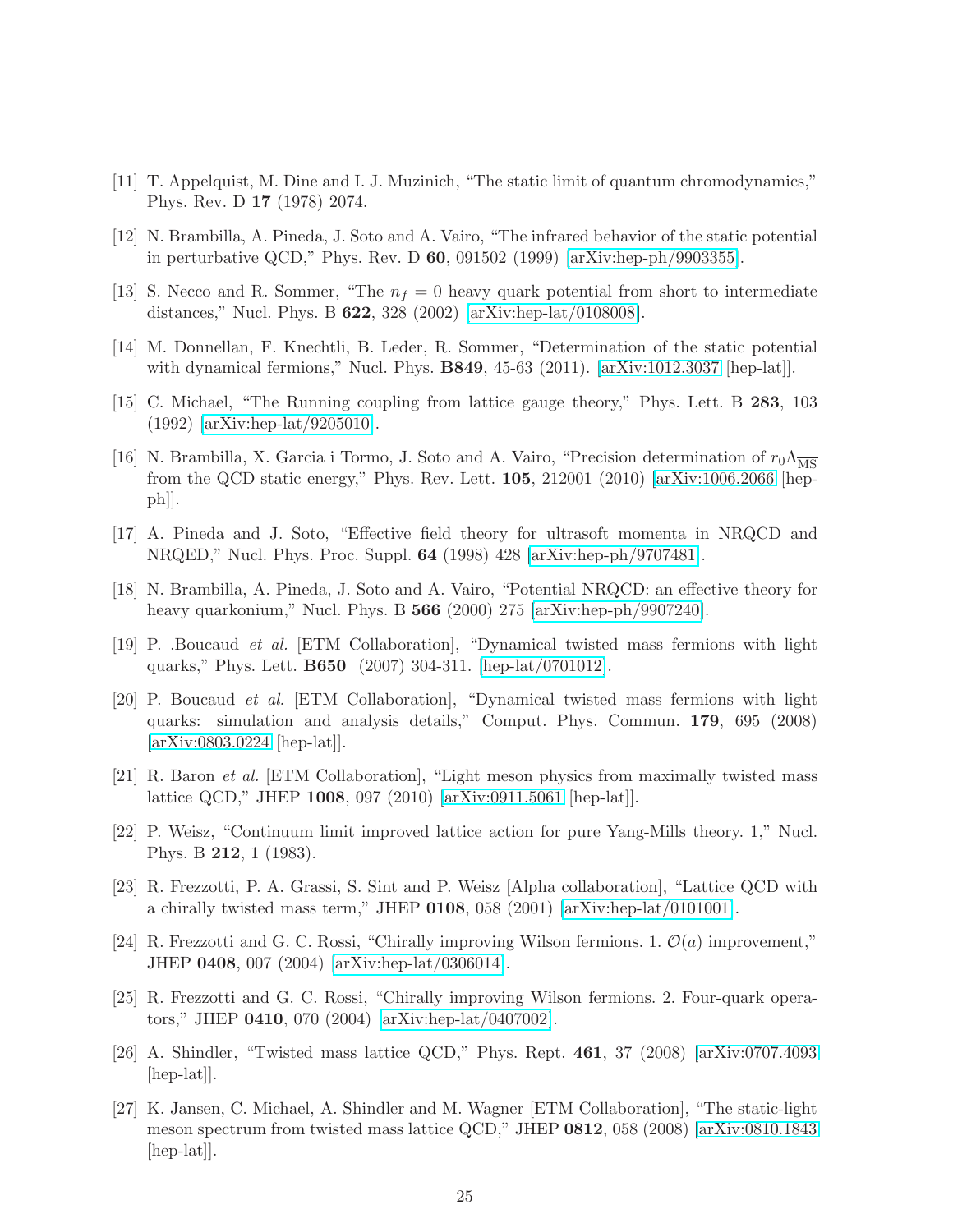- <span id="page-26-1"></span><span id="page-26-0"></span>[28] J. E. Bresenham, "Algorithm for computer control of a digital plotter" IBM Syst. J. 4(1), 25-30 (1965).
- [29] B. Bolder, T. Struckmann, G. S. Bali, N. Eicker, T. Lippert, B. Orth, K. Schilling, P. Ueberholz, "A High precision study of the  $Q\overline{Q}$ -potential from Wilson loops in the regime of string breaking," Phys. Rev. D63 (2001) 074504. [\[hep-lat/0005018\]](http://arxiv.org/abs/hep-lat/0005018).
- <span id="page-26-3"></span><span id="page-26-2"></span>[30] S. Necco, "The static quark potential and scaling behavior of SU(3) lattice Yang-Mills theory," [arXiv:hep-lat/0306005.](http://arxiv.org/abs/hep-lat/0306005)
- <span id="page-26-4"></span>[31] C. Anzai, Y. Kiyo and Y. Sumino, "Violation of Casimir scaling for static QCD potential at three-loop order," Nucl. Phys. B 838 (2010) 28 [\[arXiv:1004.1562](http://arxiv.org/abs/1004.1562) [hep-ph]].
- <span id="page-26-5"></span>[32] T. van Ritbergen, J. A. M. Vermaseren and S. A. Larin, "The four-loop beta function in quantum chromodynamics," Phys. Lett. B 400 (1997) 379 [\[arXiv:hep-ph/9701390\]](http://arxiv.org/abs/hep-ph/9701390).
- <span id="page-26-6"></span>[33] N. Brambilla, X. Garcia i Tormo, J. Soto and A. Vairo, "The Logarithmic contribution to the QCD static energy at  $N^4LO$ ," Phys. Lett. B 647, 185 (2007) [\[arXiv:hep-ph/0610143\]](http://arxiv.org/abs/hep-ph/0610143).
- [34] W. A. Bardeen, A. J. Buras, D. W. Duke and T. Muta, "Deep inelastic scattering beyond the leading order in asymptotically free gauge theories," Phys. Rev. D 18, 3998 (1978).
- <span id="page-26-8"></span><span id="page-26-7"></span>[35] W. Furmanski and R. Petronzio, "Lepton-hadron processes beyond leading order in quantum chromodynamics," Z. Phys. C 11, 293 (1982).
- <span id="page-26-9"></span>[36] K. Nakamura et al. (Particle Data Group), J. Phys. G 37, 075021 (2010).
- [37] S. Capitani, M. Luscher, R. Sommer and H. Wittig [ALPHA Collaboration], "Nonperturbative quark mass renormalization in quenched lattice QCD," Nucl. Phys. B 544, 669 (1999) [\[arXiv:hep-lat/9810063\]](http://arxiv.org/abs/hep-lat/9810063).
- <span id="page-26-10"></span>[38] A. Pineda, "The static potential: lattice versus perturbation theory in a renormalon-based approach," J. Phys. G 29 (2003) 371 [\[arXiv:hep-ph/0208031\]](http://arxiv.org/abs/hep-ph/0208031).
- <span id="page-26-11"></span>[39] A. Pineda and J. Soto, "The Renormalization group improvement of the QCD static potentials," Phys. Lett. B 495, 323 (2000) [\[arXiv:hep-ph/0007197\]](http://arxiv.org/abs/hep-ph/0007197).
- <span id="page-26-12"></span>[40] N. Brambilla, A. Vairo, X. Garcia i Tormo and J. Soto, "The QCD static energy at NNNLL," Phys. Rev. D 80 (2009) 034016 [\[arXiv:0906.1390](http://arxiv.org/abs/0906.1390) [hep-ph]].
- <span id="page-26-13"></span>[41] R. Sommer, "A New way to set the energy scale in lattice gauge theories and its applications to the static force and  $\alpha_s$  in SU(2) Yang-Mills theory," Nucl. Phys. B 411, 839 (1994) [\[arXiv:hep-lat/9310022\]](http://arxiv.org/abs/hep-lat/9310022).
- <span id="page-26-16"></span>[42] M. Wagner and C. Wiese [ETM Collaboration], "The static-light baryon spectrum from twisted mass lattice QCD," JHEP 1107, 016 (2011) [\[arXiv:1104.4921](http://arxiv.org/abs/1104.4921) [hep-lat]].
- <span id="page-26-14"></span>[43] M. Della Morte, R. Frezzotti, J. Heitger, J. Rolf, R. Sommer and U. Wolff [ALPHA Collaboration], "Computation of the strong coupling in QCD with two dynamical flavors," Nucl. Phys. B 713, 378 (2005) [\[arXiv:hep-lat/0411025\]](http://arxiv.org/abs/hep-lat/0411025).
- <span id="page-26-15"></span>[44] B. Leder *et al.* [ALPHA Collaboration ], "Scale  $r_0$  and the static potential from the CLS lattices," PoS LATTICE2010, 233 (2010). [\[arXiv:1012.1141](http://arxiv.org/abs/1012.1141) [hep-lat]].